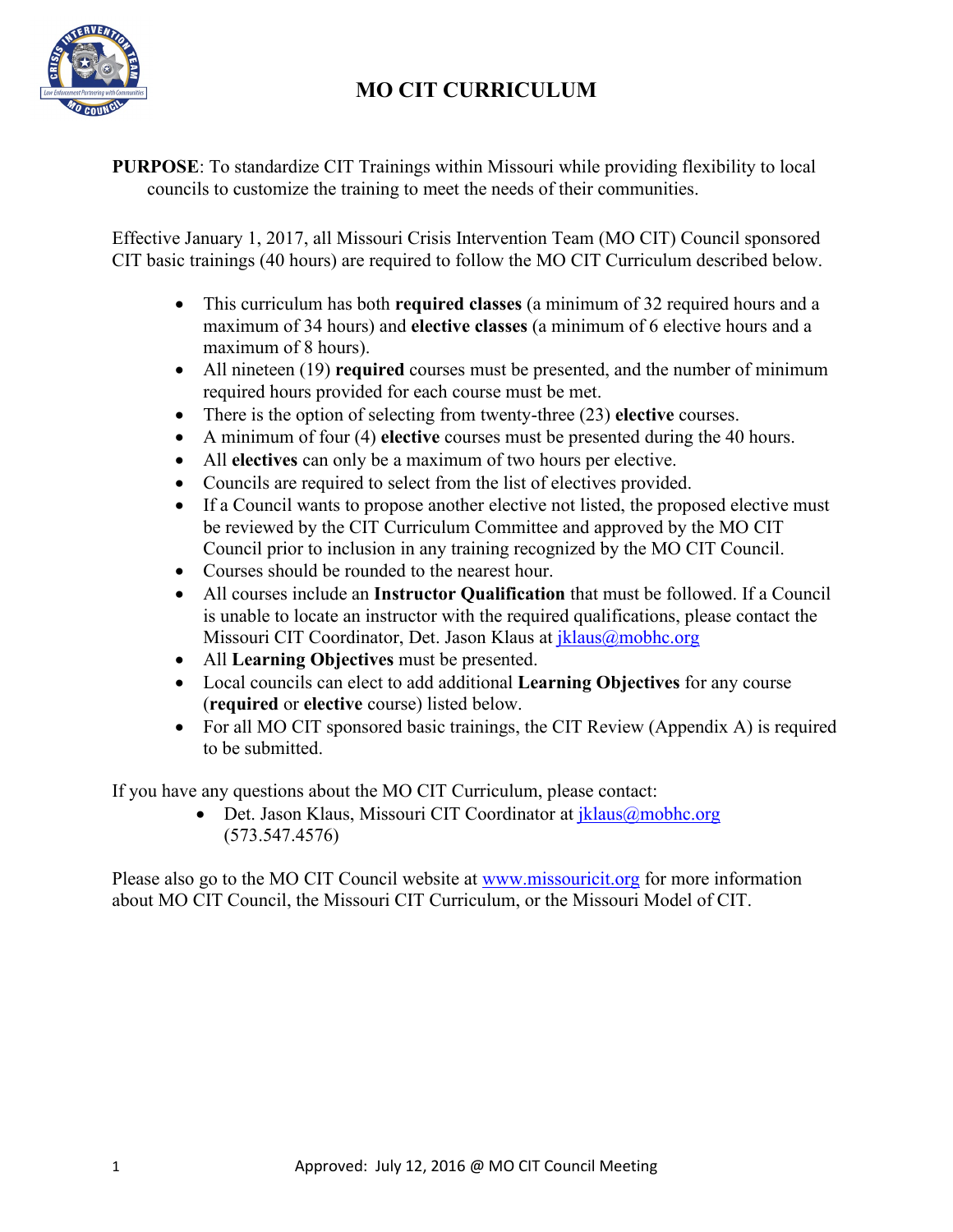

# **Sample CIT Training Course Schedule**

# **Month, Year**

# **MONDAY (Month/Day/Year)**

#### a.m.:

- 8:00-8:50 Registration / Entry Test / Orientation / Overview of CIT;
- 9:00-12:00 Overview of Mental Health Disorders;

#### p.m.:

- 1:00-1:50 Aging Interventions;
- 2:00-2:50 Youth Intervention;
- 3:00-3:50 Medication;
- 4:00-5:00 Substance Use/ Co-occurring Disorders;

## **TUESDAY (Month/Day/Year)**

# a.m.:

- 8:00-8:50 Intellectual Disabilities;
- 9:00-9:50 Autism Spectrum Disorders;
- 10:00-10:50 Suicide Intervention;
- 11:00-12:00 Overview of Civil Dentation Laws;
- p.m.:

1:00-5:00 - Site Visits;

# **WEDNESDAY (Month/Day/Year)**

a.m.:

- 8:00-8:50 Hospital Procedures;
- 9:00-9:50 Community Resources;
- 10:00-10:50 Community Resources;
- 11:00-11:50 Veterans' Issues; r

p.m.:

1:00-5:00 - Lived Experience Panel;

# **THURSDAY (Month/Day/Year)**

#### a.m.:

- 8:00-12:00De-Escalation Strategies and Techniques;
- p.m.:
- 1:00-2:50 Tactical Planning/ Liability Consideration;
- 3:00-3:50 CIT Reports/ Supervision;
- 4:00-5:00 Officer/ Deputy/ Trooper Wellness;

#### **FRIDAY (Month/Day/Year)**

a.m.:

- 8:00-8:50 Building Trust and Legitimacy in Diverse Communities;
- 9:00-9:50 **-** Specialty Courts;
- 10:00-10:50 CIT from an Officer/ Deputy/ Trooper Point of / View;
- $11:00-12:00$  - LUNCH -

p.m.:

- 12:00-4:00 De-escalation Role Plays;
- 4:00-5:00 Graduation & CIT Evaluation (Exit Test & Evaluation Required)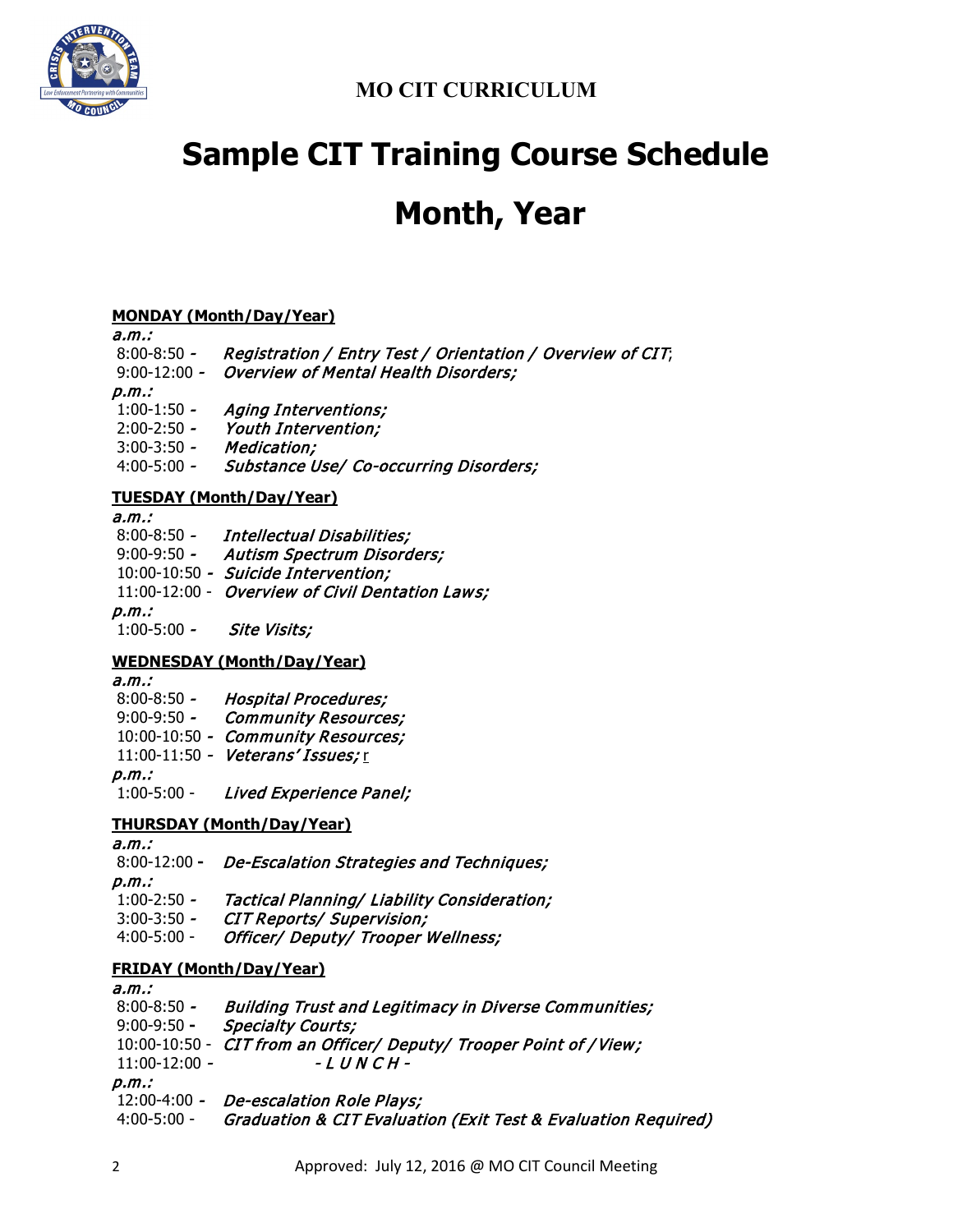

| <b>MO CIT Curriculum Classes (Total Hours = 40)</b>                                                                                                        |                                |                                |                     |                     |  |
|------------------------------------------------------------------------------------------------------------------------------------------------------------|--------------------------------|--------------------------------|---------------------|---------------------|--|
| <b>Required Courses (32-34 Hours)</b>                                                                                                                      | <b>Minimum</b><br><b>Hours</b> | <b>Maximum</b><br><b>Hours</b> | <b>Example</b><br>1 | <b>Example</b><br>2 |  |
| 1. Overview of CIT (Entry Test Required)                                                                                                                   | $\mathbf 1$                    |                                | $\overline{2}$      | 1                   |  |
| 2. Overview of Behavioral Health Disorders                                                                                                                 | $\mathbf 1$                    |                                | 1                   | 3                   |  |
| 3. Substance Use/Co-Occurring Disorders                                                                                                                    | 1                              |                                | $\overline{2}$      | $\mathbf{1}$        |  |
| 4. Medication                                                                                                                                              | $\mathbf 1$                    |                                | $\mathbf{1}$        | 2                   |  |
| 5. Suicide Intervention                                                                                                                                    | $\mathbf 1$                    |                                | $\overline{2}$      | $\mathbf{1}$        |  |
| 6. De-Escalation Strategies and Techniques                                                                                                                 | 4                              |                                | 4                   | $\overline{4}$      |  |
| 7. De-Escalation Role Plays                                                                                                                                | 4                              |                                | 4                   | 4                   |  |
| 8. Lived Experience Panel(s)                                                                                                                               | $\overline{2}$                 |                                | $\overline{2}$      | $\overline{2}$      |  |
| 9. Hospital Procedures                                                                                                                                     | $\mathbf 1$                    |                                | $\overline{2}$      | $\overline{2}$      |  |
| 10. Community Resources                                                                                                                                    | $\mathbf 1$                    |                                | $\overline{2}$      | $\mathbf{1}$        |  |
| 11. Site Visits                                                                                                                                            | $\overline{2}$                 |                                | 3                   | 5                   |  |
| 12. Overview of Civil Involuntary Detention<br>Laws                                                                                                        | $\mathbf 1$                    |                                | $\mathbf{1}$        | 1                   |  |
| 13. Building Trust and Legitimacy in Diverse<br>Communities                                                                                                | $\mathbf{1}$                   |                                | $\mathbf{1}$        | 1                   |  |
| 14. Youth Interventions                                                                                                                                    | $\mathbf{1}$                   |                                | $\mathbf{1}$        | $\mathbf{1}$        |  |
| 15. Aging Interventions                                                                                                                                    | $\mathbf 1$                    |                                | $\overline{2}$      | 1                   |  |
| 16. Intellectual Disabilities                                                                                                                              | $\mathbf 1$                    |                                | $\mathbf{1}$        | $\mathbf{1}$        |  |
| 17. Officer/Deputy/Trooper Wellness                                                                                                                        | $\mathbf{1}$                   |                                | 1                   | 1                   |  |
| 18. Veterans' Issues                                                                                                                                       | $\mathbf 1$                    |                                | $\mathbf{1}$        | $\overline{2}$      |  |
| 19. Graduation & CIT Evaluation (Exit<br><b>Evaluation Required)</b>                                                                                       | $\mathbf 1$                    |                                | $\mathbf{1}$        | 1                   |  |
| The minimum number of required class<br>hours is 32. (6 additional hours from the list<br>above are required to reach the 32 hour<br>minimum).             | 32                             |                                | 32                  |                     |  |
| The maximum number of required class<br>hours is 34. (No more than 8 additional<br>hours from the list above are allowed to<br>reach the 34 hour maximum). |                                | 34                             |                     | 34                  |  |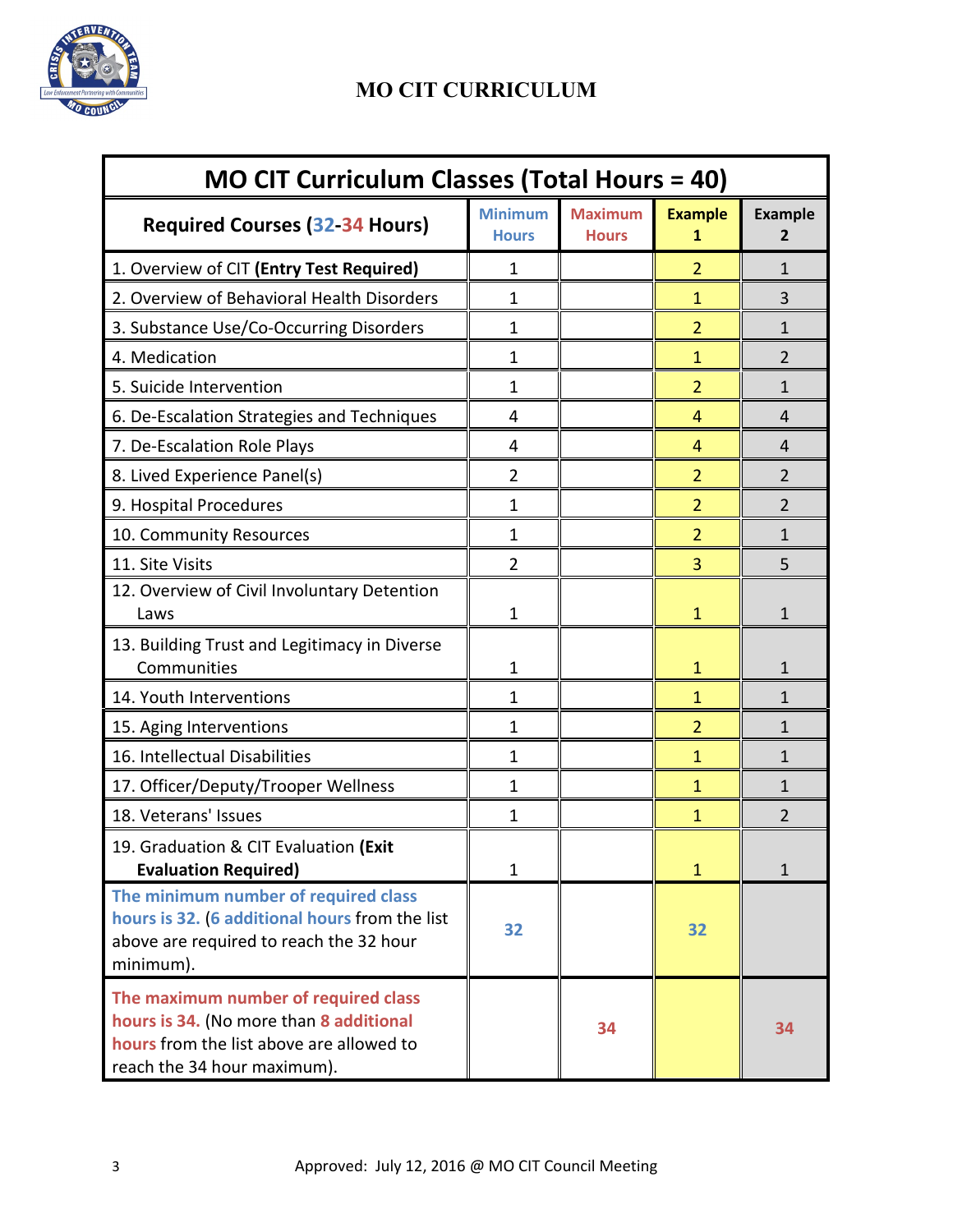

| <b>Electives Courses (6-8 Hours)</b>                               | <b>Minimum</b><br><b>Hours</b> | <b>Maximum</b><br><b>Hours</b> | <b>Example</b><br>1 | <b>Example</b><br>2 |
|--------------------------------------------------------------------|--------------------------------|--------------------------------|---------------------|---------------------|
| 1. CIT from the Officer/Deputy/Trooper Point<br>of View            | $\mathbf 1$                    | $\overline{2}$                 |                     |                     |
| 2. CIT Reports/Supervision                                         | $\mathbf 1$                    | $\overline{2}$                 |                     | $\mathbf{1}$        |
| 3. Tactical Planning/Liability Consideration                       | 1                              | $\overline{2}$                 |                     |                     |
| 4. Terrorism                                                       | 1                              | $\overline{2}$                 |                     |                     |
| 5. Law Enforcement Suicide                                         | $\mathbf 1$                    | $\overline{2}$                 | $\mathbf{1}$        |                     |
| 6. Suicide by Cop                                                  | $\mathbf 1$                    | $\overline{2}$                 | $\mathbf{1}$        |                     |
| 7. Suicidal vs. Non-Suicidal Self Harm                             | $\mathbf{1}$                   | $\overline{2}$                 |                     |                     |
| 8. Counseling on Access to Lethal Means<br>(CALM)                  | $\mathbf 1$                    | $\overline{2}$                 |                     |                     |
| 9. Inpatient Hospital Assessment Process                           | 1                              | $\overline{2}$                 |                     | 1                   |
| 10. Trauma Informed Care                                           | $\mathbf 1$                    | $\overline{2}$                 |                     |                     |
| 11. Post-Traumatic Stress Disorder (PTSD)                          | 1                              | $\overline{2}$                 | $\overline{2}$      |                     |
| 12. Bipolar Disorder                                               | $\mathbf 1$                    | $\overline{2}$                 |                     |                     |
| 13. Personality Disorders                                          | $\mathbf 1$                    | $\overline{2}$                 |                     |                     |
| 14. Excited Delirium                                               | 1                              | $\overline{2}$                 |                     |                     |
| 15. Autism Spectrum Disorder                                       | $\mathbf{1}$                   | $\overline{2}$                 | $\mathbf{1}$        |                     |
| 16. Alzheimer's Disease                                            | $\mathbf 1$                    | $\overline{2}$                 |                     |                     |
| 17. Hoarding Disorder                                              | 1                              | $\overline{2}$                 | 1                   |                     |
| 18. Eating Disorders                                               | $\mathbf 1$                    | $\overline{2}$                 |                     |                     |
| 19. Specialty Courts                                               | $\mathbf 1$                    | $\overline{2}$                 |                     | $\overline{2}$      |
| 20. Guardianship and Power of Attorney                             | 1                              | $\overline{\mathbf{c}}$        |                     |                     |
| 21. Homelessness                                                   | ı                              | $\overline{2}$                 | $\overline{2}$      | $\overline{2}$      |
| 22. Reducing Stigma                                                | $\mathbf{1}$                   | $\overline{2}$                 |                     |                     |
| 23. Networking Lunch (local sponsorship<br>required)               | $\mathbf 1$                    | 1                              |                     |                     |
| Select at least 4 classes from the list to equal<br>up to 8 hours. |                                |                                |                     |                     |
| The minimum number of elective class hours<br>is 6.                | 6                              |                                |                     | $6\phantom{1}6$     |
| The maximum number of elective class hours<br>is 8.                |                                | 8                              | 8                   |                     |
| <b>TOTAL HOURS</b>                                                 | 40                             | 40                             | 40                  | 40                  |

**MO CIT REQUIRED COURSES**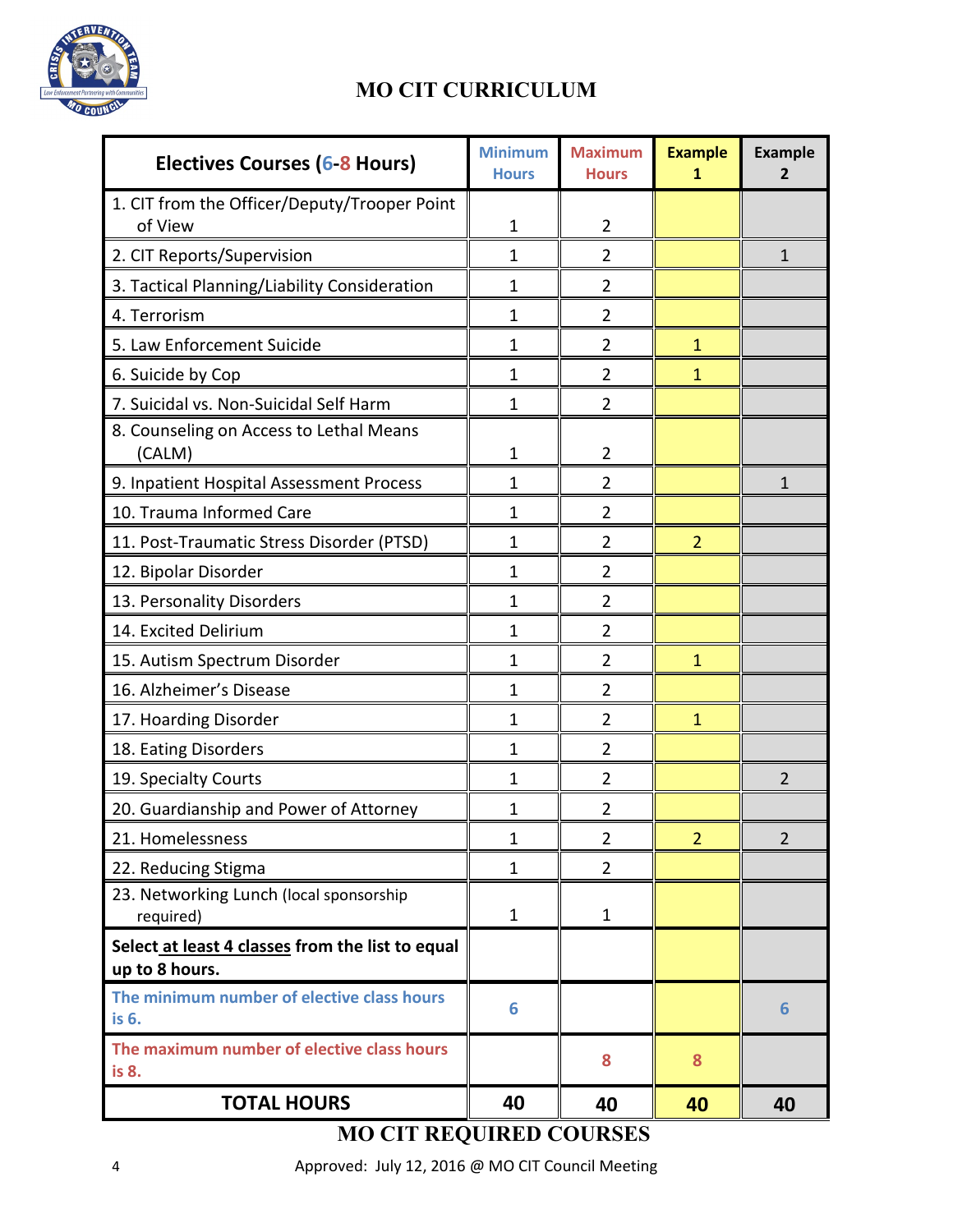

# **1. Overview of CIT**

## *Minimum Hour(s):* 1 Hour

*Instructor Qualifications:* Law enforcement officer/deputy/trooper *(*chair of CIT Coordinating Council, representative from CIT Coordinating Council, representative from its Training Committee, or experienced CIT officer/deputy/trooper such as Missouri CIT Coordinator).

**Synopsis**: CIT Council Chair and/or Coordinator(s) will conduct registration procedures, explain the CIT Program (more than just training) and expectations as well as administer an entry-test to track training effectiveness. **Optional:** Short time allotment for mental health professional/advocate perspective.

*Minimum Objectives*: At the end of the class, trainees will have the ability to:

- 1. Explain the history and objectives of CIT in Memphis and Missouri.
- 2. Describe CIT as collaboration and an example of a successful community policing program.
- 3. Describe the benefit of CIT for the officer/deputy/trooper and the community.
- 4. Provide the trainees an entry-survey to establish baseline knowledge of behavioral health disorders, services, and interventions.

# **2. Overview of Mental Health Disorders**

#### *Minimum Hour(s):* 1 Hour

*Instructor Qualifications:* Mental health professional(s) with knowledge/experience in clinical aspects of severe mental illness.

*Synopsis*: This class provides a foundation for explaining mental health disorders by defining them, their symptoms, and treatment, as well as mental health crisis.

*Minimum Objectives*: At the end of the class, trainees will have the ability to:

- 1. Describe the definition of mental health disorders and mental health crisis.
- 2. List the major types of mental illness.
- 3. Explain the symptoms and characteristics of mental health disorders.

# **3. Substance Use/Co-occurring Disorders**

#### *Minimum Hour(s):* 1 Hour

*Instructor Qualifications:* Mental health professional(s) with expertise in treatment of substance use and co-occurring disorders.

*Synopsis*: This class provides a basic overview of substance use/co-occurring disorders. The course will include information regarding the impact of substance use disorders, signs/symptoms, consequences, and the difference between substance use and substance dependence.

- 1. Describe the definition of substance use and co-occurring disorders.<br>2. Explain the prevalence of substance use and co-occurring disorders.
- Explain the prevalence of substance use and co-occurring disorders.
- 3. Explain the major signs and symptoms of the most frequently used substances.
- 4. Explain the challenges for individuals living in recovery.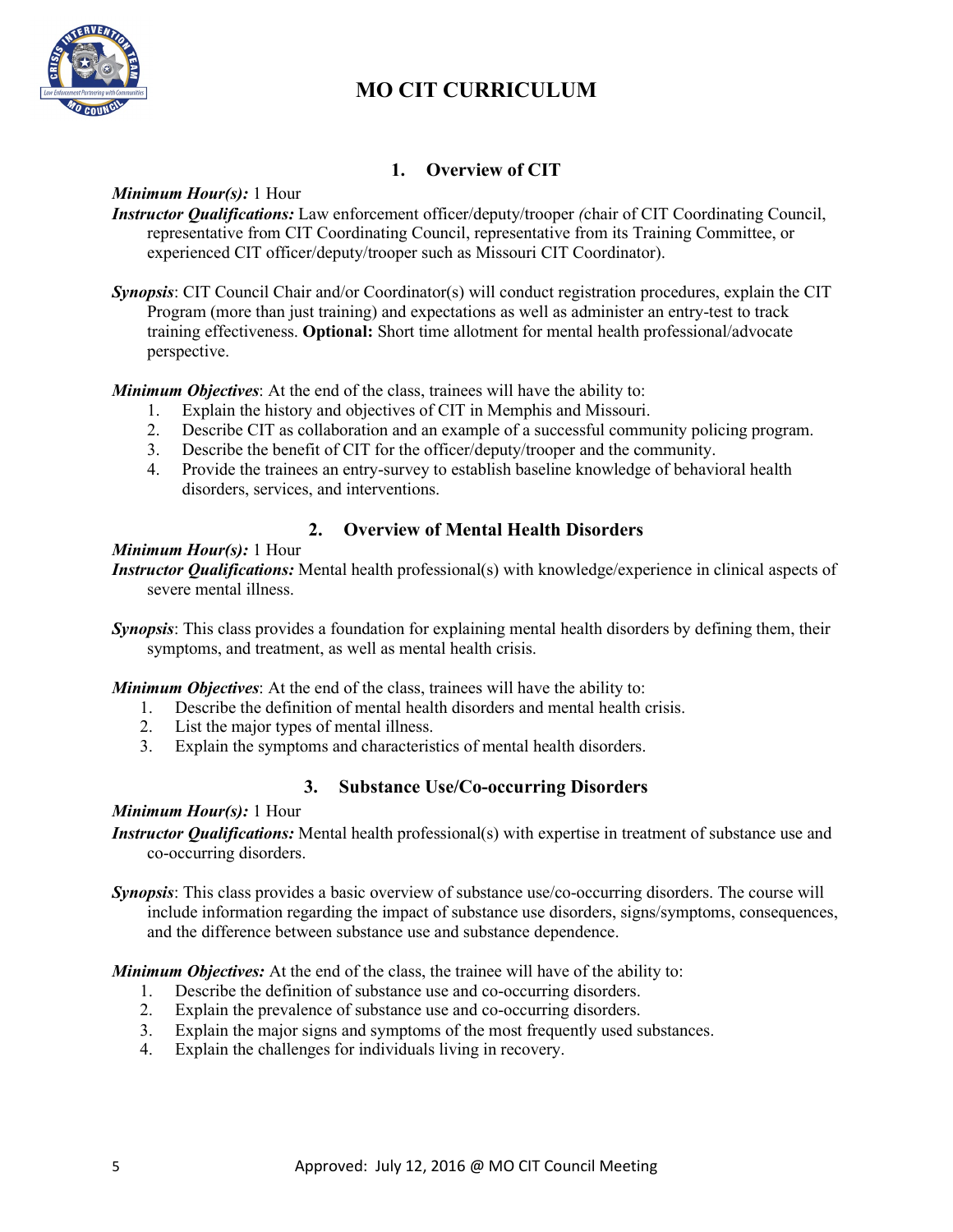

# **4. Medication**

#### *Minimum Hour(s):* 1 Hour *Instructor Qualifications:* Psychiatrist*,* Psychiatric Nurse/Nurse Practitioner/Pharmacist.

*Synopsis*: This class addresses the concept of drug interaction in the body. The major classes of medications will be reviewed, including a discussion of specific medications, side effects, the effects of medication on psychiatric illness, and interactions with psychotropic medications. The major reasons for non-compliance to treatment will be discussed and strategies for encouraging individuals to take their medications as directed.

*Minimum Objectives*: At the end of the class, trainees will have the ability to:

- 1. Describe the major classes of psychiatric medications and their side effects.
- 2. Explain non-compliance impact on treatment.
- 3. List the effects of substance use on psychiatric illness and its impact on medication effectiveness.

# **5. Suicide Intervention**

#### *Minimum Hour(s):* 1 Hour *Instructor Qualifications:* Mental health professional(s).

*Synopsis*: This class focuses on the current trends of suicide, common myths of suicide, how to conduct a basic risk assessment, and intervention strategies.

*Minimum Objectives*: At the end of the class, trainees will have the ability to:

- 1. Describe the frequency of suicide amongst those with mental illness.
- 2. List the common myths related to suicide.
- 3. Describe predictors and risk factors.
- 4. Describe an effective basic risk assessment.

# **6. De-Escalation Strategies and Techniques**

#### *Minimum Hour(s):* 4 Hours *Instructor Qualifications:* A CIT officer/deputy/trooper with training and experience in de-escalation.

*Synopsis*: This class addresses strategies and techniques, including active listening, negotiation, persuasion, verbal, and nonverbal behavior for de-escalating a crisis situation and bringing the crisis to a safe and effective resolution.

- 1. Implement active listening techniques.
- 2. Implement negotiation and persuasion strategies.
- 3. Identify verbal and nonverbal communication techniques.
- 4. Explain how to bring the crisis to a safe and peaceful resolution.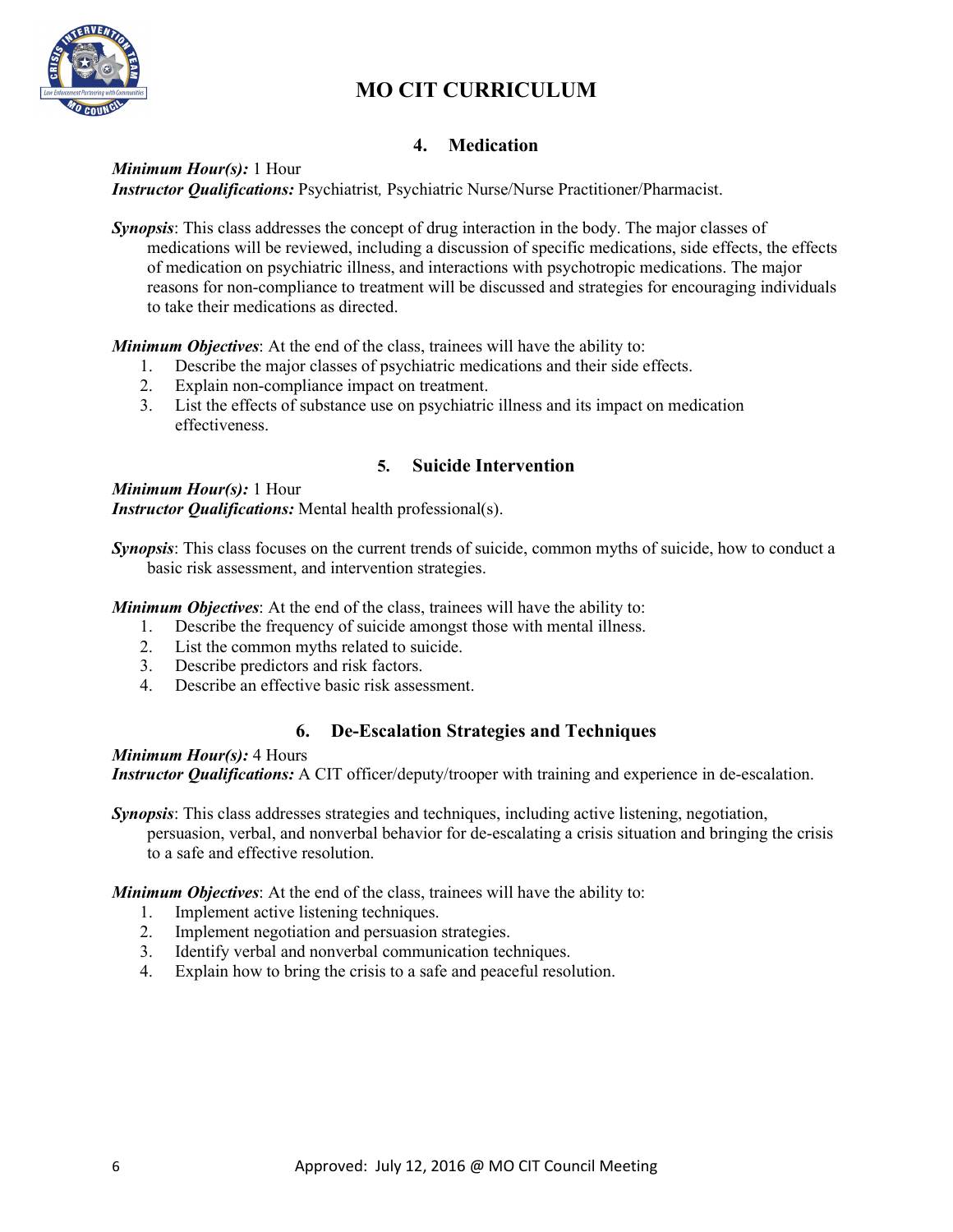

# **7. De-Escalation Role Plays**

# *Minimum Hour(s):* 4 Hours

*Instructor Qualifications:* Coordinated by CIT officers/deputies/trooper with assistance from mental health professionals/advocates with experience working with law enforcement.

- *Synopsis I*: The class will involve several role playing scenarios providing trainees the opportunity to practice CIT strategies and techniques. CIT officers/deputies/troopers and Mental Health professionals/advocates will critique the role plays to assist in knowing what is an appropriate CIT response.
- *Synopsis II*: This block of instruction is broken up into sections where the trainees are exposed to video simulations of actual CIT calls. They watch the videos and then use the skills they have learned to assess the individuals with behavioral health disorders depicted, and then describe resources or other courses of action they would take to successfully resolve such a call.

*Minimum Objectives*: At the end of the class, trainees will have the ability to:

- 1. Demonstrate crisis intervention techniques learned to safely de-escalate a situation when interacting with individuals with behavioral health issues in simulated environments.
- 2. Receive feedback from instructors to improve their effectiveness in safely de-escalating the crisis.

# **8. Lived Experience Panel(s)**

#### *Minimum Hour(s):* 2 Hours

- *Instructor Qualifications:* Facilitated panel of individuals and family members who have lived experience with mental illness and/or substance use disorder and who *preferably* have had law enforcement involvement due to his/her mental illness and/or substance use involvement.
- *Synopsis*: This class will be set up in an interactive format. Each panel member will present a brief summary of his/her experiences of living with mental illness and/or substance use disorder. This class will also have a question and answer session.

*Minimum Objectives*: At the end of the class, trainees will have the ability to:

- 1. Explain the challenges of living with mental illness and/or substance use disorder.
- 2. Explain the resources needed to support individuals and family members.
- 3. Describe effective crisis intervention strategies and techniques.

# **9. Hospital Procedures**

# **Hospital Procedures**

## *Minimum Hours:* 1 Hour

- *Instructor Qualifications:* CIT Officer/deputy/trooper and participating hospital emergency department and/or behavioral health unit representative(s).
- *Synopsis*: Representative(s) of CIT partnering hospital(s)<sup>\*</sup> will explain the specific procedures for expedited hospital evaluation and treatment of individuals in a mental health crisis when accompanied by a CIT Officer/deputy/trooper.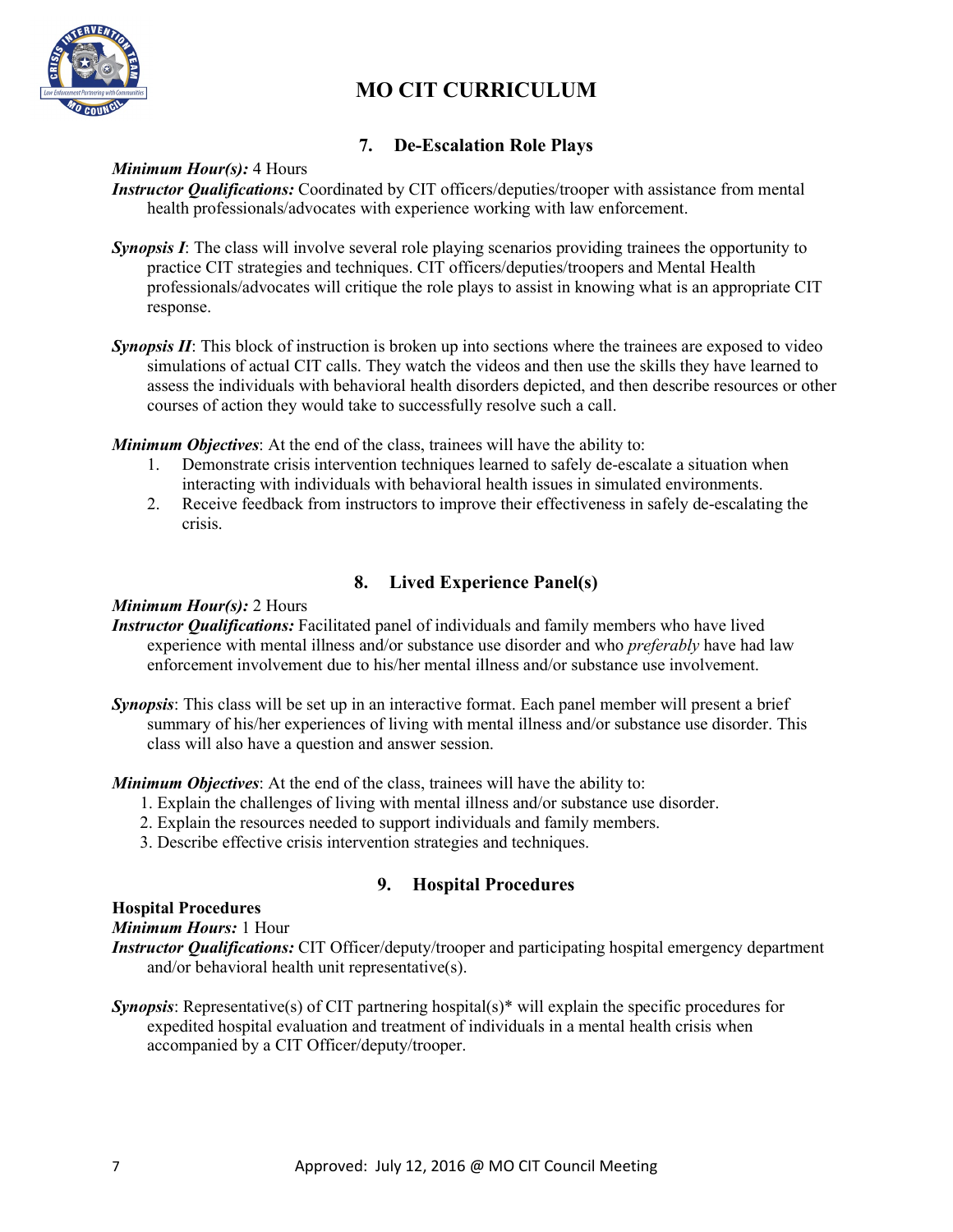

*Minimum Objectives*: At the end of the class, trainees will have ability to:

- 1. List the phone numbers and persons to contact before arrival at the hospital.
- 2. Explain where to enter the hospital and take the individual.
- 3. Explain the hospital's requirements for paperwork and affidavits.
- 4. Explain what information the hospital will release to the officer/deputy/trooper regarding the individual's discharge and direction to additional community services.

\*CIT partnering hospitals must have behavioral health evaluation and a behavioral health unit or the means to admit and transport the individual to a hospital with a behavioral health unit.

# **10. Community Resources**

## *Minimum Hour(s):* 1 Hour

- *Instructor Qualifications:* Coordinated by individual with knowledge of area mental health resources and accessibility (e.g., Community Mental Health Liaisons (CBHLs), Community Mental Health Centers (CMHCs), National Alliance on Mental Illness (NAMI)/Mental Health Association (MHA)).
- *Synopsis*: This class reviews the mental health care system and the range of local services available for the treatment and support of individuals with mental illnesses and/or substance use disorder. Discussion will include overview of local resources and how the organization meets the needs of families of those individuals with a mental illness and/or substance use disorder; services provided by the Department of Mental Health's Access Crisis Intervention (ACI) system; and any other local mental health resources.

*Minimum Objectives*: At the end of the class, the trainees will have the ability to:

- 1. Describe the local mental health and substance use disorder resources available and how to access them.
- 2. Describe the opportunities for mental health crisis workers and CIT officers/deputies/troopers to collaborate to identify needs for, and improve, area services for individuals and their families.

# **11. Site Visits**

#### *Minimum Hour(s):* 2 Hours

- *Instructor Qualifications:* Coordinated by individual with knowledge and contacts for mental health resources (e.g., Community Mental Health Liaisons (CBHLs), Community Mental Health Centers (CMHCs), National Alliance on Mental Illness (NAMI)/Mental Health Association (MHA)).
- *Synopsis*: Trainees will visit local mental health and substance use treatment agencies (hospitals, community mental health centers, homeless shelters, youth services, club house programs, residential facilities, etc.) to familiarize them with area resources, and in-take procedures. When possible, trainees will have the opportunity to interact with individuals with lived experience at the various agencies.

- 1. Explain the perspectives of individuals living with a mental health and/or substance use disorder.<br>2. Explain the perspectives on individuals with lived experience who *preferably* have had
- 2. Explain the perspectives on individuals with lived experience who *preferably* have had encounters with law enforcement.
- 3. Explain the services available and what is appropriate for referrals at each agency.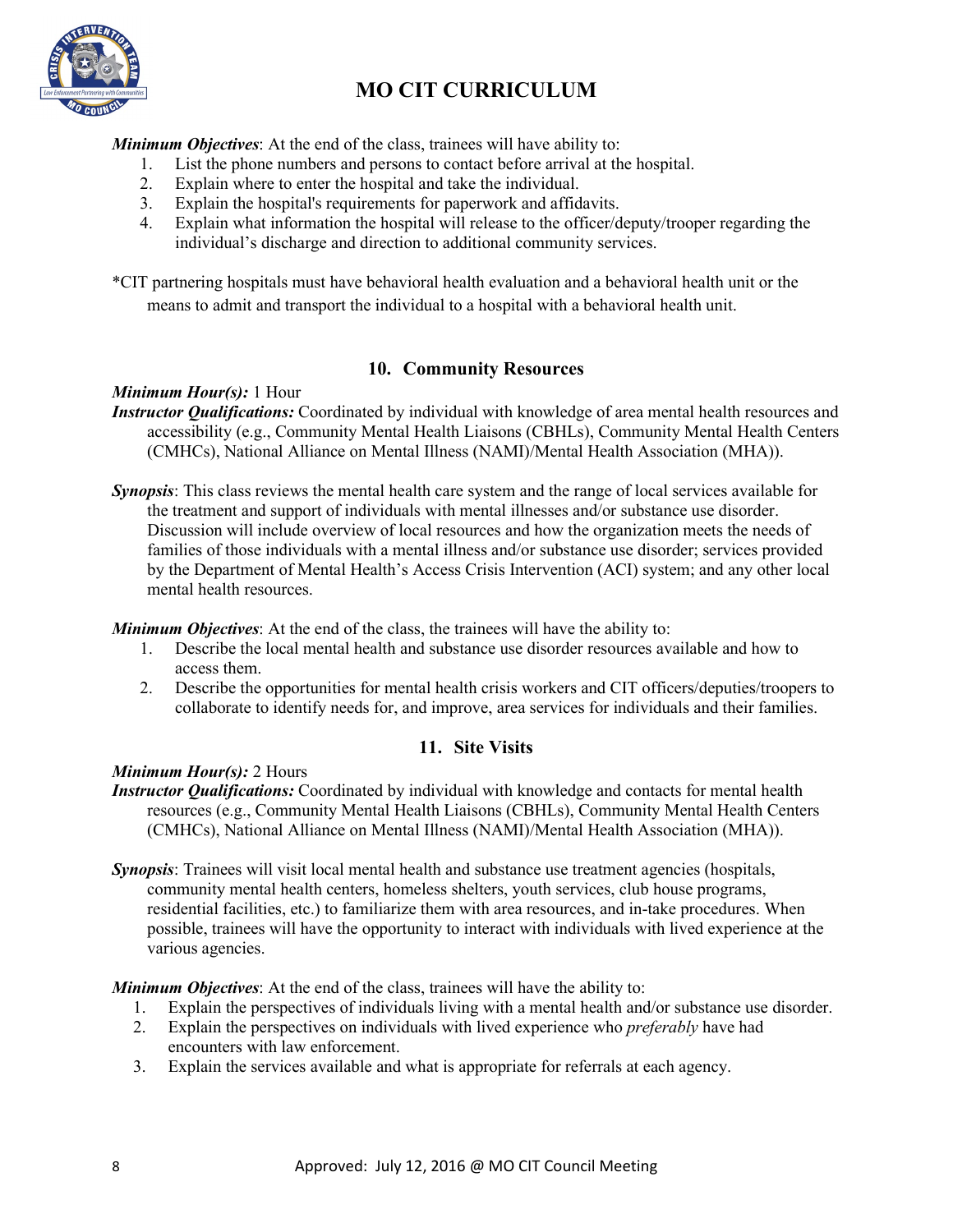

# **12. Overview of Missouri Civil Involuntary Detention Laws**

## *Minimum Hour(s):* 1 Hour

*Instructor Qualifications:* Mental health professional, court personnel, and/or law enforcement with knowledge of Missouri law related to civil involuntary detention.

*Synopsis*: This class focuses on various areas of mental health law. Such areas will include: client rights, involuntary commitment, forensic clients on conditional release, and immunity for certain actions.

*Minimum Objectives*: At the end of the class, trainees will have the ability to:

- 1. Identify the legal criteria that must be met before a person can be transported to and involuntarily detained in a mental health facility.
- 2. Identify the criteria of a legally sound affidavit.
- 3. Discuss the concept of official immunity as it applies to law enforcement.

# **13. Building Trust and Legitimacy in Diverse Communities**

## *Minimum Hour(s):* 1 Hour

*Instructor Qualifications:* Law enforcement officer/deputy/trooper with knowledge in areas of cultural competency, democratic policing, procedural justice and law enforcement legitimacy.

*Synopsis*: This class addresses the need for law enforcement agencies to have a sense of legitimacy in the communities they serve. A sense of legitimacy in the community will contribute to an officer/deputy/trooper's ability to de-escalate an individual with a mental health or substance use disorder who is in a state of crisis.

*Minimum Objectives*: At the end of the class, trainees will have the ability to:

- 1. Explain the concept of law enforcement legitimacy.
- 2. Explain how to establish law enforcement legitimacy.
- 3. Describe how having law enforcement legitimacy in the community contributes to the deescalation of individuals in mental health crisis.

# **14. Youth Interventions**

#### *Minimum Hour(s):* 1 Hour

*Instructor Qualifications:* Individual with knowledge in mental health disorders of youth and relevant youth mental health crisis services.

*Synopsis*: This class will provide information about how youth are assessed and treated by mental health professionals. Practical aspects of their care will be covered in the context of possible law enforcement involvement, relevant to the unique characteristics of this population.

- 1. Describe the more common disorders affecting youth.
- 2. Identify typical behaviors vs. behaviors of youth experiencing a mental health and/or substance use crisis.
- 3. Explain the differences between youth and adults in crisis.
- 4. Identify intervention techniques/strategies unique to the youth population.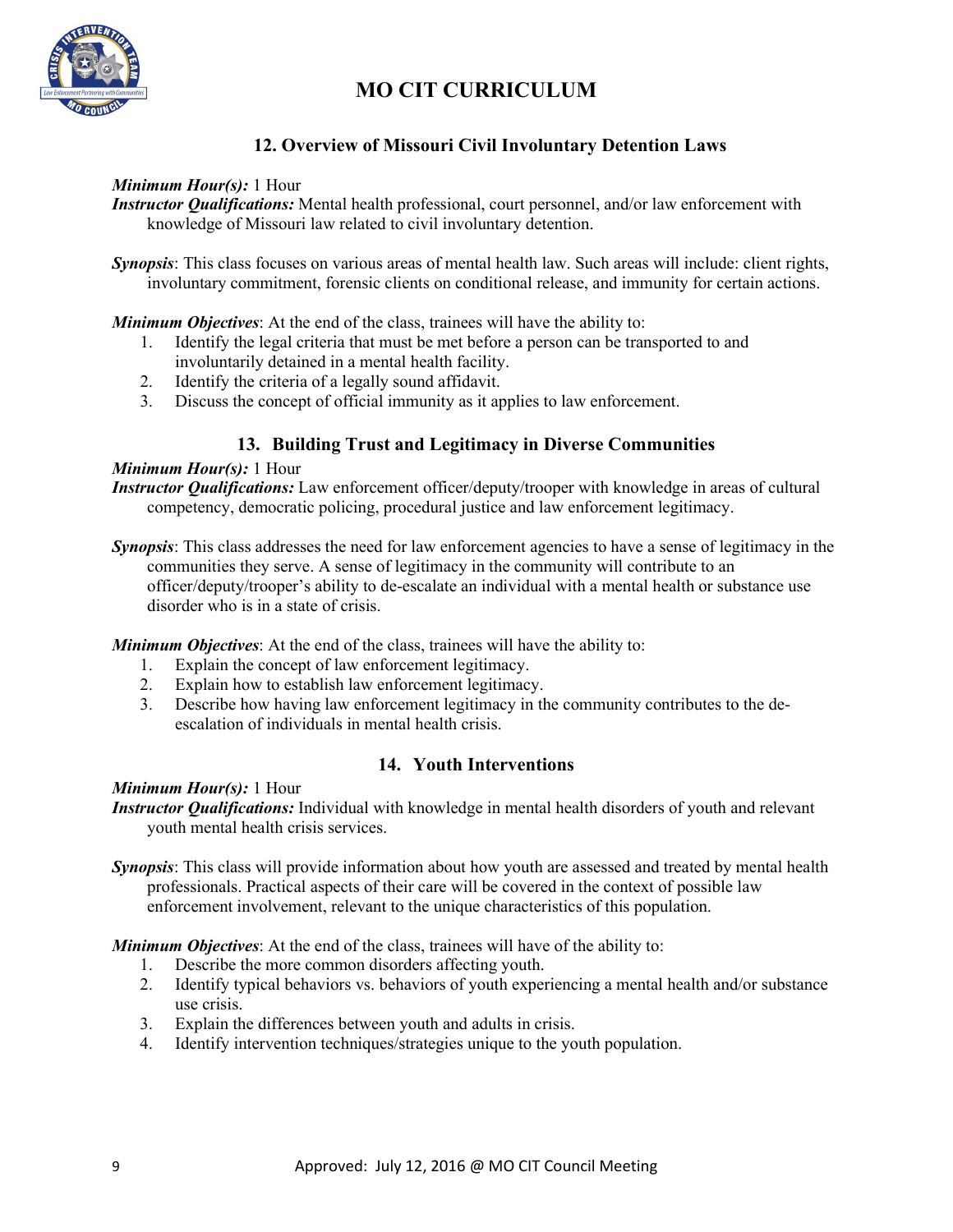

# **15. Aging Interventions**

## *Minimum Hour(s):* 1 Hour

*Instructor Qualifications:* Adult Protective Services (APS) professional, Alzheimer's Association representative, or mental health professional with knowledge of mental health needs of older adults.

*Synopsis*: This class will provide information about how older adults are assessed and treated by mental health professionals. Practical aspects of their care will be covered in the context of possible law enforcement involvement, relevant to the unique characteristics of this population.

*Minimum Objectives*: At the end of the class, trainees will have ability to:

- 1. Describe the more common disorders impacting the mental health and cognitive functioning of older adults.
- 2. Define types, characteristics, and symptoms of dementia.
- 3. Discuss crisis intervention strategies, techniques and community resources for older adults.

# **16. Intellectual Disabilities**

*Minimum Hour(s):* 1 Hour *Instructor Qualifications:* Professional with knowledge interacting with individuals of all ages with intellectual disabilities and medical conditions that impact intellect.

*Synopsis*: This class will provide an overview of intellectual disabilities. This class will also discuss ways to differentiate between medical and mental disorders, crisis intervention strategies and accessing resources.

*Minimum Objectives*: At the end of the class, trainees will have ability to:

- 1. Define intellectual disabilities, mental health disorders characteristics, and symptoms.
- 2. Discuss how these conditions may overlap and the impact on treatment.
- 3. Discuss crisis intervention strategies, techniques and community resources for the intellectual disability population.

# **17. Officer/Deputy/Trooper Wellness**

#### *Minimum Hour(s):* 1 Hour

*Instructor Qualifications:* Mental health professional with experience working with law enforcement or law enforcement officer/deputy/trooper with training in law enforcement wellness.

*Synopsis:* This class will explain the importance of officer/deputy/trooper self-care for themselves and their families. They will be provided with a list of common stressors and the barriers created by traditional law enforcement culture.

- 1. List the unique stressors associated with a career in law enforcement for both the officer/deputy/trooper and his or her family members.
- 2. Identify the barriers that have traditionally prevented people in the law enforcement culture from accessing mental health and/or substance use resources.
- 3. List local resources for self-care.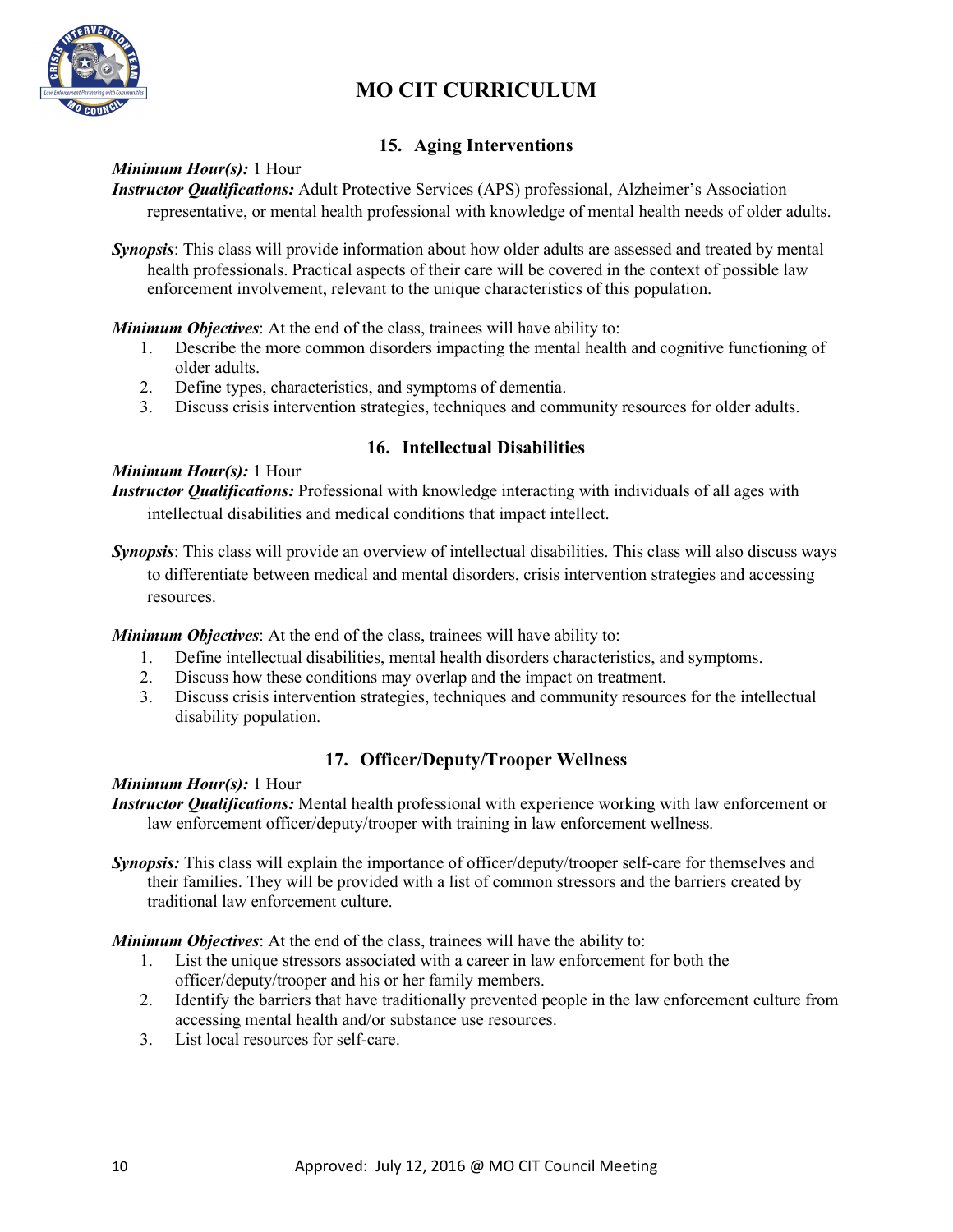

# **18. Veterans' Issues**

## *Minimum Hour(s):* 1 Hour

*Instructor Qualifications:* Mental health professional with knowledge in Veterans' behavioral health needs and services (e.g., Veterans' Justice Outreach Specialist).

*Synopsis:* This class will provide trainees with the knowledge of Veterans' needs and appropriate resources.

*Minimum Objectives*: At the end of the class, trainees will have the ability to:

- 1. Identify the history of and prevalence of mental health and substance use disorders associated with people who have served in the military.
- 2. Explain crisis intervention strategies specific to the Veterans' population.
- 3. Provide the trainees with a list of local resources for Veterans'.

# **19. Review, Graduation & CIT Evaluation (Exit Evaluation)**

#### *Minimum Hour(s):* 1 Hour

- *Instructor Qualifications:* Law enforcement officer/deputy/trooper *(*chair of Coordinating Council, representative from CIT Coordinating Council, representative from its Training Committee, or experienced CIT Officer/deputy/trooper such as Missouri CIT Coordinator).
- *Synopsis:* This class will provide opportunity for trainees to ask any questions relevant to the information presented in the training and their responsibilities as a CIT Officer/deputy/trooper. Certificates of Completion and CIT pins are awarded to trainees who complete the 40-hour course.

- 1. Identify questions about the training, the CIT Program, and/or the responsibilities of a CIT officer/deputy/trooper.
- 2. Explain how the 40-hour training prepares them for their responsibility as a CIT officer/deputy/trooper.
- 3. Recognize trainees for their successful participation in, and completion of, the CIT Program training.
- 4. Provide the trainees with a "post" survey and an evaluation to assess the knowledge gained and skills learned from the CIT training program.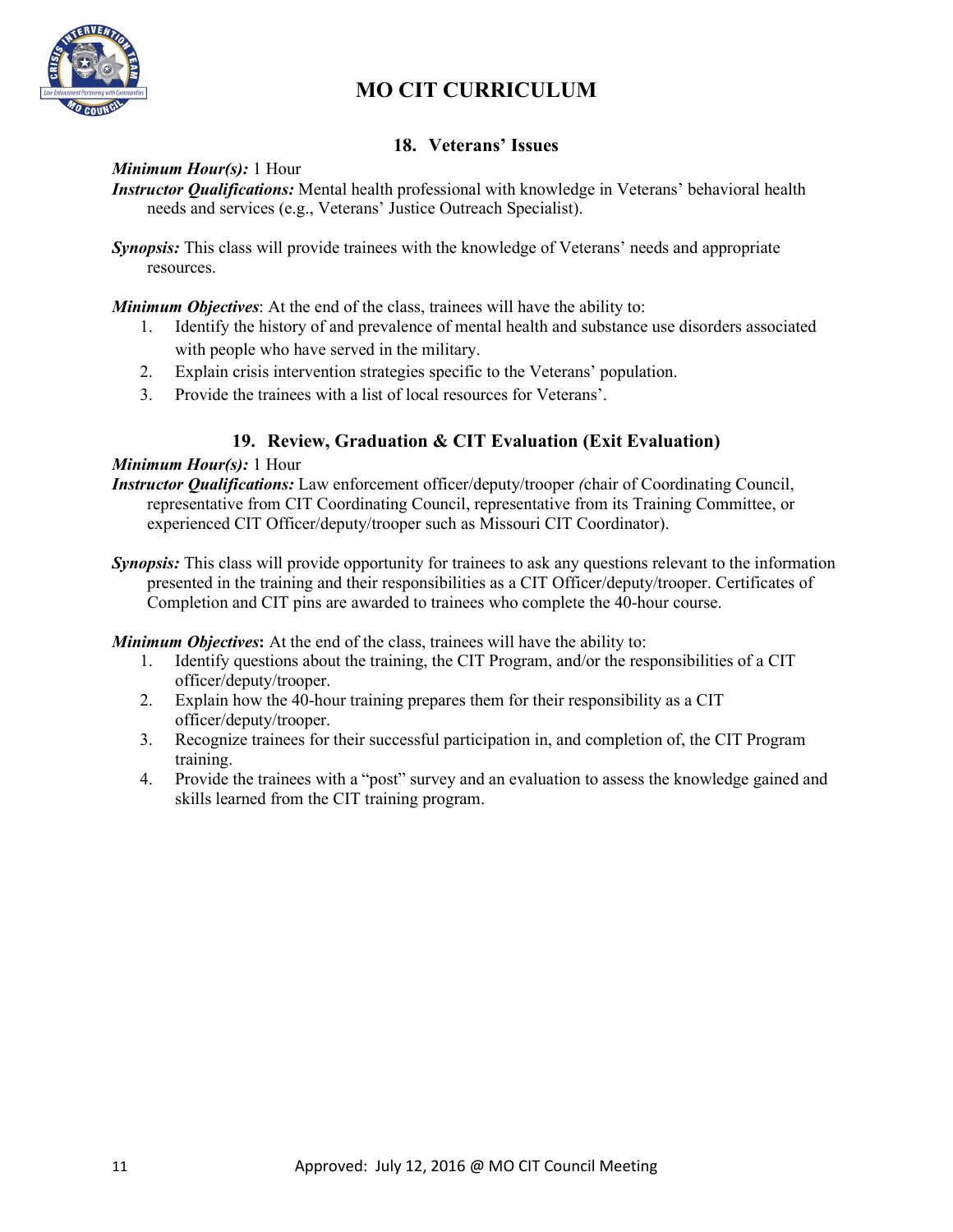

# **MO CIT ELECTIVES**

# **1. CIT from the Officer(s) Point of View**

*Minimum Hour(s):* 1 Hour; *Maximum Hours:* 2 Hours

*Instructor Qualifications:* CIT officer/deputy/trooper with CIT experience.

*Synopsis*: One or more CIT officer/deputy/trooper(s) explain his/her experiences as a CIT officer/deputy/trooper.

*Minimum Objectives*: At the end of the class, trainees will have the ability to:

- 1. Describe how CIT works for the CIT officer/deputy/trooper on the street.
- 2. Explain common experiences and issues encountered by a CIT officer/deputy/trooper.
- 3. Explain the value of a CIT Program.

# **2. Supervision of CIT Officers/Deputies and CIT Report Writing**

## *Minimum Hour(s):* 1 Hour; *Maximum Hours:* 2 Hours

*Instructor Qualifications:* CIT-trained law enforcement supervisor or officer/deputy/trooper.

*Synopsis*: The CIT Supervisor or officer/deputy/trooper will provide trainees guidance on how to effectively supervise CIT officers/deputies/troopers. The instructor will also explain how to properly complete a CIT report and how a CIT report can help connect individuals with the appropriate mental health resources.

*Minimum Objectives*: At the end of the class, trainees will have the ability to:

- 1. Explain how to effectively supervise CIT trained officers/deputies/troopers.
- 2. Describe how to complete a CIT report.
- 3. Explain the need for a CIT policy that is consistent with law enforcement standards.
- 4. Explain how a properly completed CIT report can be part of the continuum of care for an individual living with a mental health or substance use disorder.

# **3. Tactical Planning and Liability Consideration**

# *Minimum Hour(s):* 1 hour; *Maximum Hours:* 2 hours.

*Instructor Qualifications:* Experienced CIT trained law enforcement officer with expertise in tactical planning and law enforcement liability issues.

*Synopsis:* An experienced CIT officer/deputy/trooper will describe how to apply the concept of tactical planning in order to safely de-escalate situations involving someone in a mental health crisis in a manner that reduces liability.

- 1. Describe how to apply the concept of tactical planning to safely de-escalate an individual in a mental health crisis.
- 2. Describe the role of a CIT officer/deputy/trooper in a barricaded situation.
- 3. Explain the liability associated with an inappropriate response to an individual in a mental health crisis.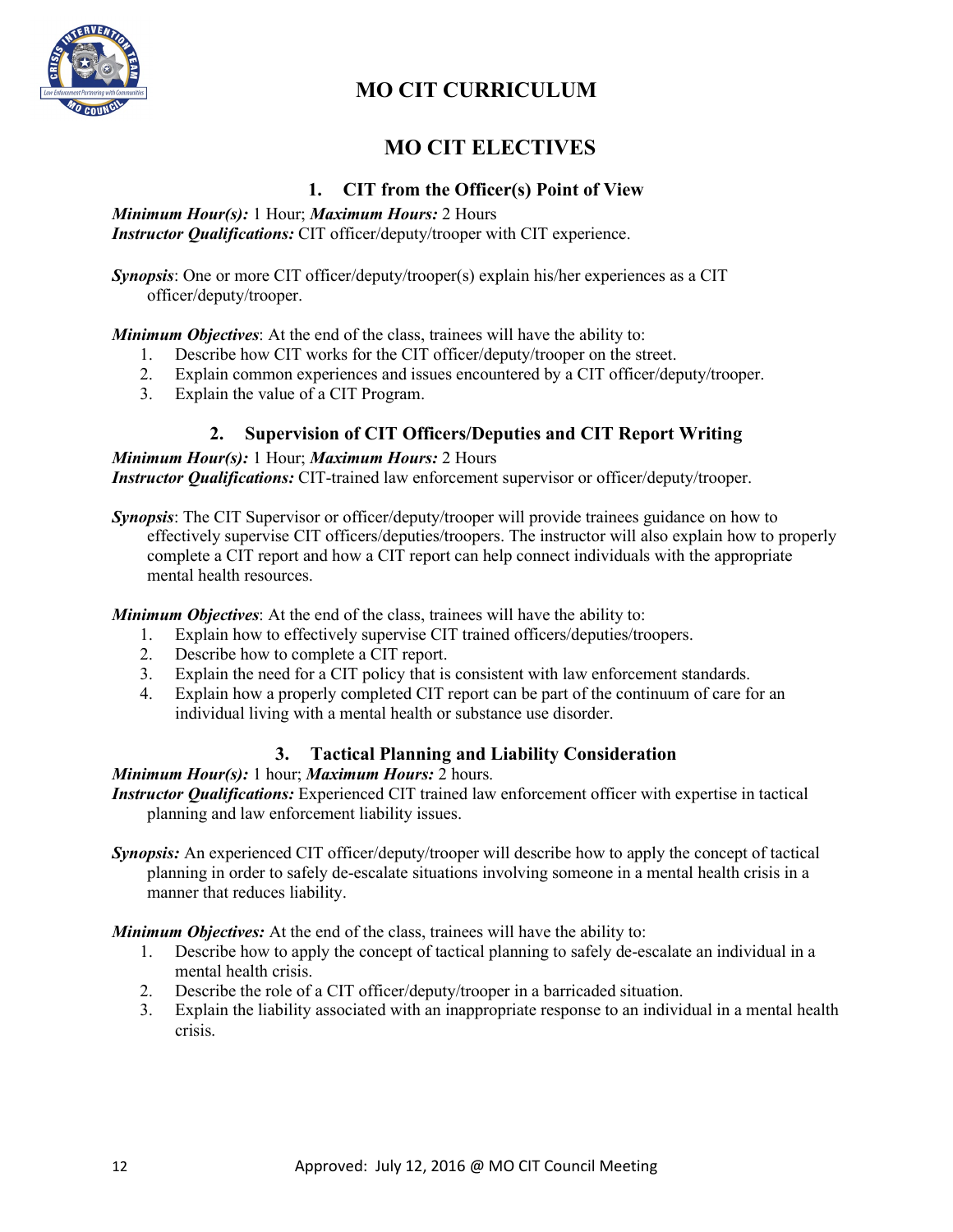

# **4. Terrorism**

## *Minimum Hour(s):* 1 Hour; *Maximum Hours:* 2 Hours

*Instructor Qualifications:* Law enforcement/detective with expertise in terrorism and CIT trained, preferable.

*Synopsis:* The instructor will focus on detecting radicalization, the pathway to violence, and how the person is mobilized.

*Minimum Objectives*: At the end of this class, trainees will be able to:

- 1. Identify behaviors exhibited by a radicalized individual.
- 2. Identify the "pathway to violence."

## **[Recommended for established CIT programs only.]**

# **5. Law Enforcement Suicide**

## *Minimum Hour(s):* 1 Hour; *Maximum Hours:* 2 Hours.

*Instructor Qualifications:* Law enforcement or mental health professionals with experience working with law enforcement and knowledge in police suicide prevention.

*Synopsis*: This class provides information about the dynamics of a law enforcement suicide, general characteristics that a suicidal officer/deputy/trooper exhibits, and tactics when dealing with a suicidal law enforcement officer/deputy/trooper.

*Minimum Objectives*: At the end of the class, trainees will have the ability to:

- 1. Define the causes and symptoms of law enforcement suicide.
- 2. Identify warning signs exhibited by law enforcement personnel having thoughts of suicide.
- 3. Explain the intervention strategies to prevent law enforcement suicides.

# **6. Suicide by Cop**

# *Minimum Hour(s):* 1 Hour; *Maximum Hours:* 2 Hours.

*Instructor Qualifications:* CIT law enforcement and/or mental health professional with experience working with law enforcement and expertise in suicide prevention.

*Synopsis*: This class addresses the characteristics of an individual at risk for engaging in "suicide by cop" and describes the self-care issues for officers/deputies/troopers who have been involved in a "suicide by cop" incident.

- 1. Define the characteristics of an individual at risk for "suicide by cop."
- 2. List de-escalation strategies for individuals at risk of "suicide by cop."
- 3. Describe the potential self-care issues for law enforcement officers/deputies/troopers who have been involved in a "suicide by cop" incident.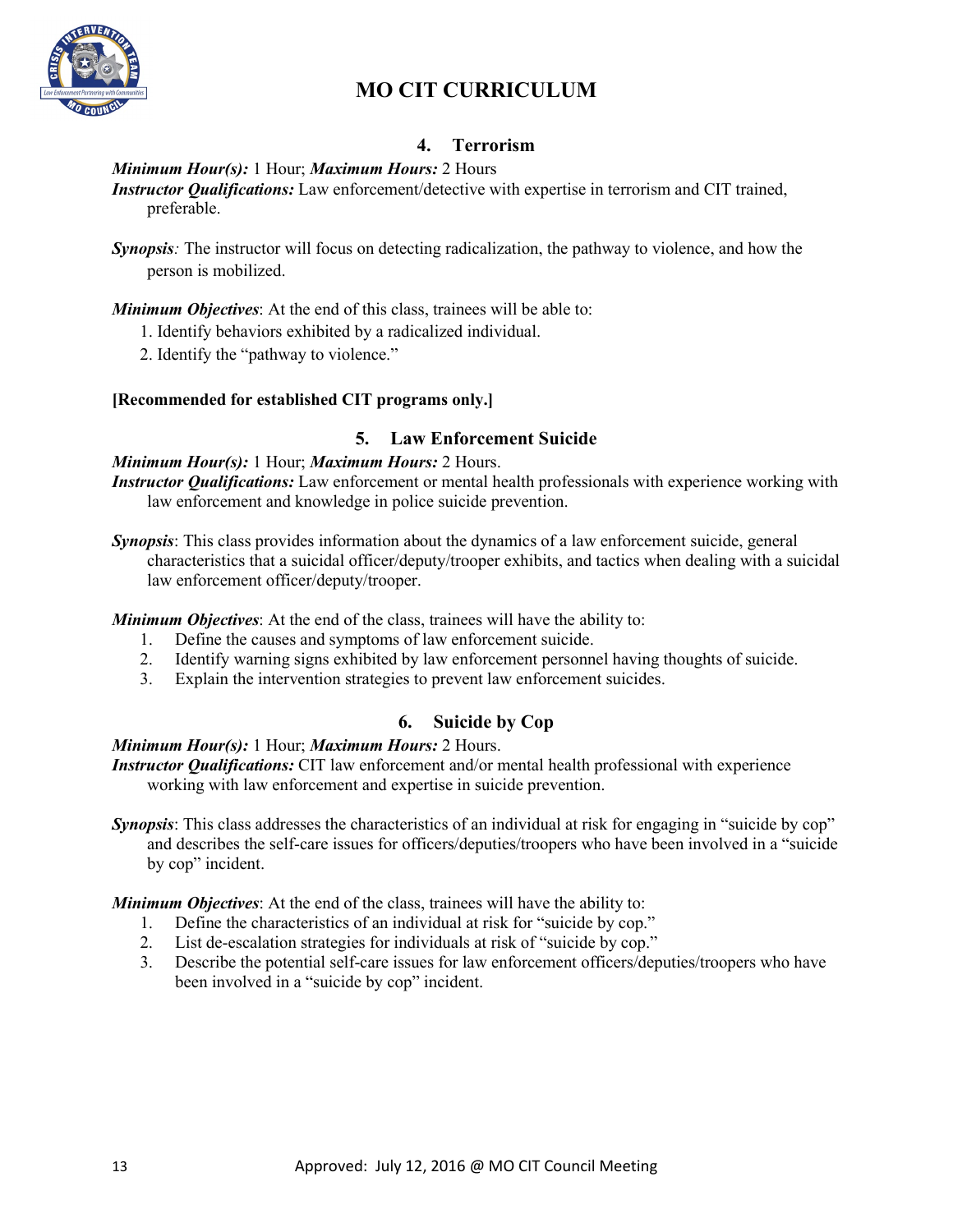

# **7. Suicidal vs. Non-Suicidal Self Harm**

## *Minimum Hour(s):* 1 Hour; *Maximum Hours:* 2 Hours.

*Instructor Qualifications:* Mental health professional with training experience in suicide prevention and self-harm behaviors.

*Synopsis:* This class will provide trainees with the ability to identify and distinguish between suicidal and non-suicidal self-harm.

*Minimum Objectives*: At the end of the class, trainees will have the ability to:

- 1. Identify the characteristics of at-risk individuals with respect to suicide.
- 2. Identify the characteristics of at-risk individuals engaging in self-harm.
- 3. Identify methods of and reasons for self-harm.
- 4. Describe the difference between the manner in which a person presents oneself who is engaging in self-harm for the purposes of ending their life vs. a person who is engaging in self-harm for another reason.

# **8. Counseling on Access to Lethal Means (CALM)**

*Minimum Hour(s):* 1 Hour; *Maximum Hours:* 2 Hours. *Instructor Qualifications:* Qualified CALM Trainer

*Synopsis*: This class assists trainees in learning strategies to help individuals at risk for suicide and their families reduce access to lethal means. This course includes background on suicide data and lethal means, video presentation that models counseling strategies, and role plays.

*Minimum Objectives*: At the end of the class, trainees will have the ability to:

- 1. Provide knowledge of the association between access to lethal means and suicide and the contribution reducing access has for preventing suicide.
- 2. Demonstrate skills used to assess individuals at risk of suicide and reduce access to lethal means.

# **9. Inpatient Hospital Assessment Process**

#### *Minimum Hour(s):* 1 Hour; *Maximum Hours:* 2 Hours.

*Instructor Qualifications:* Medical and/or mental health professional with expertise in inpatient assessment.

*Synopsis:* This class addresses the process of a mental health assessment in the Emergency Department. Topics to be covered: the mental health evaluation process, assessing need for treatment, treatment options, criteria (e.g., do they meet criteria for involuntary commitment or an outpatient referral).

- 1. Describe the mental health assessment process in a hospital setting.
- 2. Identify the criteria needed for inpatient hospitalization vs. outpatient referrals.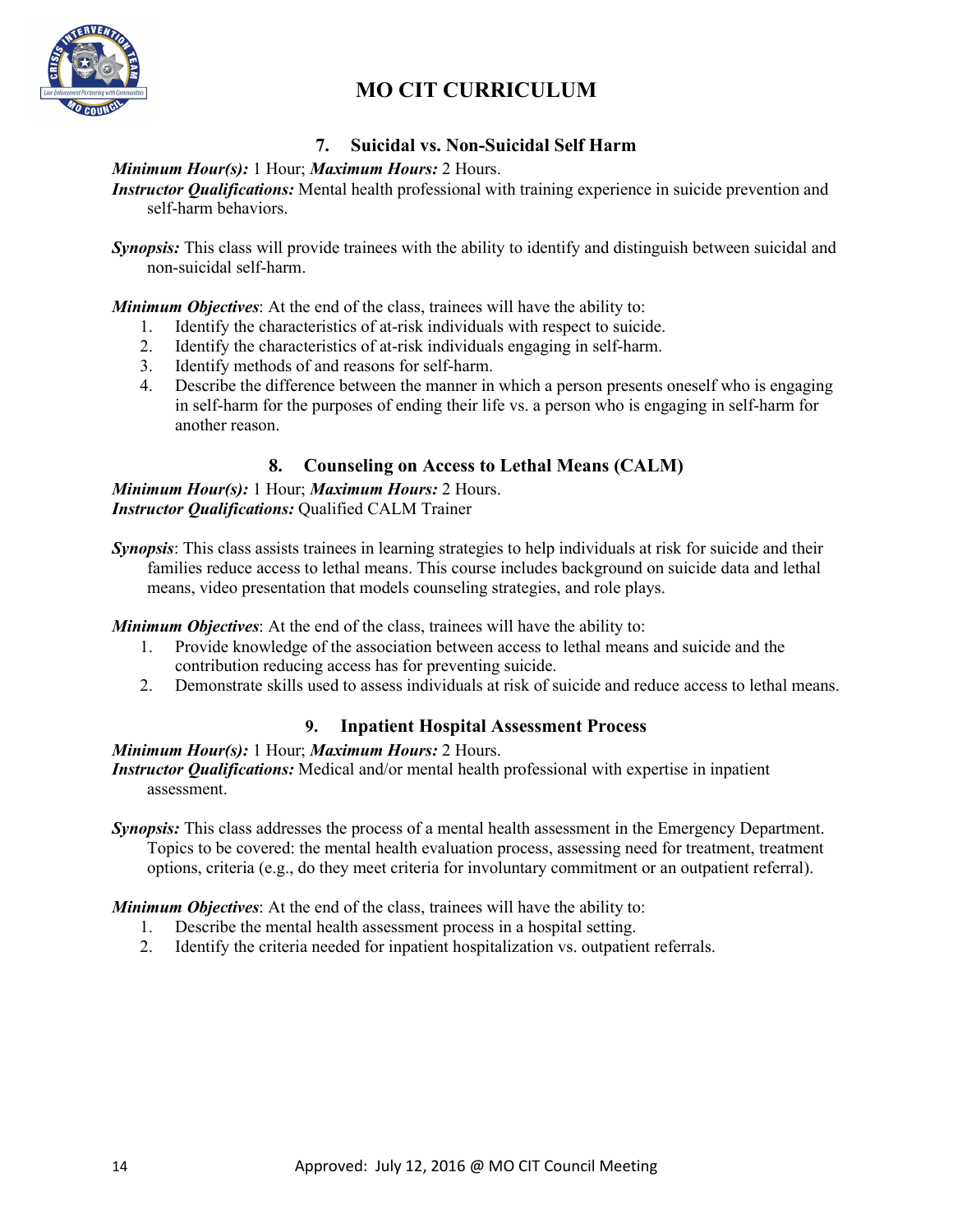

# **10. Trauma Informed Care**

*Minimum Hour(s):* 1 Hour; *Maximum Hours:* 2 Hours.

*Instructor Qualifications:* Mental health professional(s) with training in Trauma Informed Care.

*Synopsis:* This class explains the Trauma Informed Care Initiative. The instructor will then explain how adverse experiences impact all of the body's psychological and biological systems throughout one's life. Finally, the instructor will explain stress management strategies.

*Minimum Objectives*: At the end of this class, the trainees will be able to:

- 1. Define the term "trauma" and "resilience".
- 2. List different stress management strategies.

# **11. Post-Traumatic Stress Disorder (PTSD)**

#### *Minimum Hour(s):* 1 Hour; *Maximum Hours:* 2 Hours.

*Instructor Qualifications:* Mental health professional(s) with expertise in working with individuals living with Post-Traumatic Stress Disorders (PTSD).

*Synopsis*: This class will address the signs and symptoms of living with PTSD. Crisis intervention strategies and techniques will be discussed relevant to various populations.

*Minimum Objectives*: At the end of the class trainees will have the ability to:

- 1. Define PTSD.
- 2. Explain the signs and symptoms of an individual living with PTSD.
- 3. Explain intervention strategies and techniques most effective in de-escalating a person in a PTSD crisis.

# **12. Bipolar Disorder**

# *Minimum Hour(s):* 1 Hour; *Maximum Hours:* 2 Hours.

*Instructor Qualifications:* Mental health professional with knowledge/experience in clinical aspects of severe mental illness.

*Synopsis:* This class provides a foundation for understanding Bipolar Disorder.

*Minimum Objectives*: At the end of the class, trainees will have ability to:

- 1. Define Bipolar Disorder.
- 2. Define behavior characteristics in relation to Bipolar Disorder.
- 3. List crisis intervention strategies, techniques, and community resources for individual(s) living with Bipolar Disorder.

# **13. Personality Disorders**

#### *Minimum Hour(s):* 1 Hour; *Maximum Hours:* 2 Hours.

*Instructor Qualifications:* Mental health professional(s) with knowledge working with personality disorders.

*Synopsis*: This class will discuss Personality Disorders. Crisis intervention strategies and techniques relevant to the various disorders as well as the issues relevant to accessing resources for these individuals will be discussed.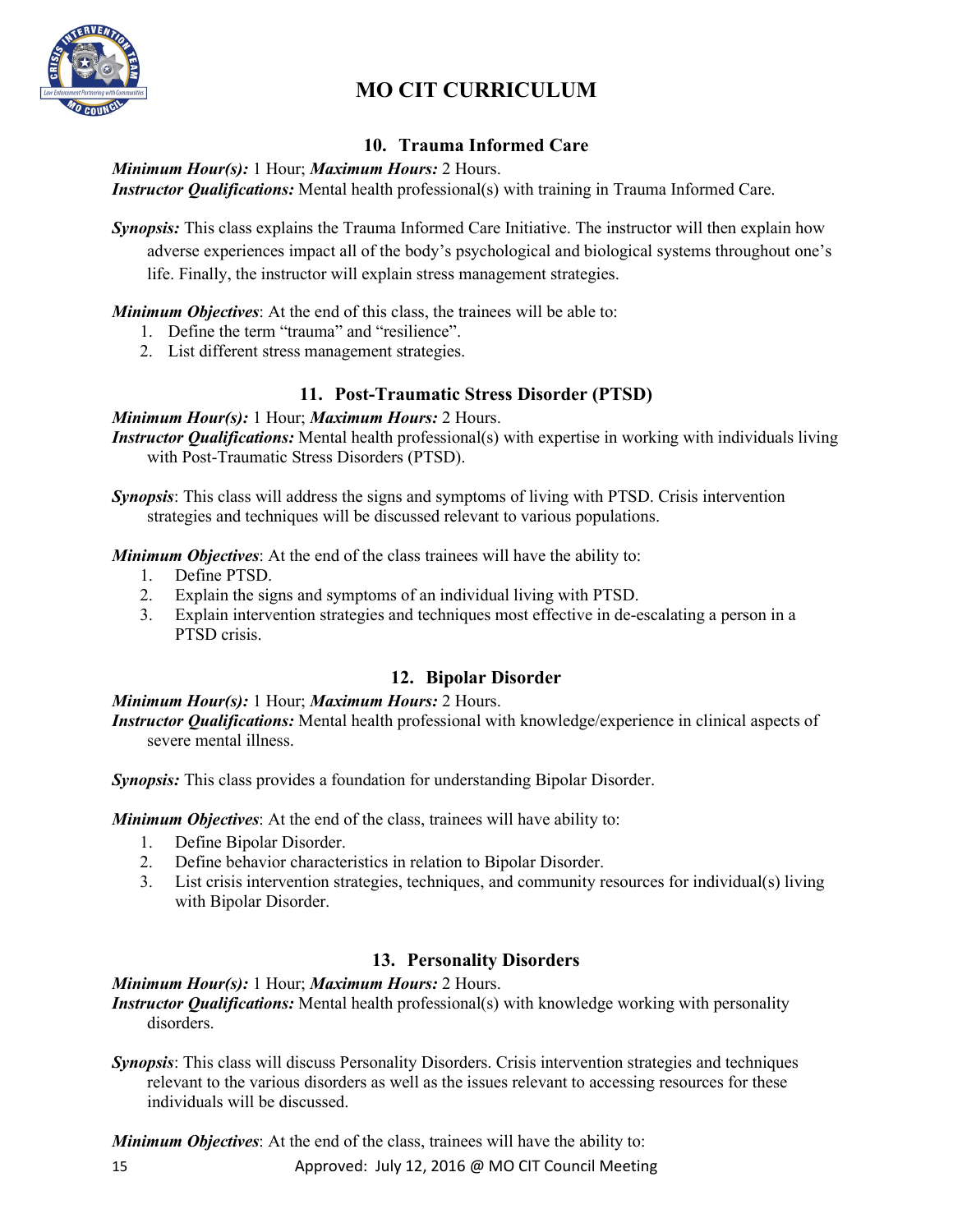

- 1. Define Personality Disorders and the various types.
- 2. Define behavior characteristics in relation to Personality Disorders.
- 3. List crisis intervention strategies, techniques and community resources for individuals living with a Personality Disorder.

# **14. Excited Delirium**

## *Minimum Hour(s):* 1 Hour; *Maximum Hours:* 2 Hours.

*Instructor Qualification:* Law enforcement with training in Excited Delirium and the option of also including a medical doctor/psychiatrist/psychiatric nurse/mental health professional.

*Synopsis:* This class provides trainees with the definition of Excited Delirium and explores ways to reduce in custody death. The course will provide: knowledge of signs and symptoms, risk factors, causes, phases, and effective strategies for responding to an individual experiencing Excited Delirium.

*Minimum Objectives:* At the end of the class trainees will have the ability to:

- 1. Define Excited Delirium, including risk factors.
- 2. List the causes and phases of Excited Delirium.
- 3. Identify characteristics and traits of an individual experiencing Excited Delirium.
- 4. Describe the most effective way of approaching and handling an individual who displays symptoms consistent with Excited Delirium.

# **15. Autism Spectrum Disorder**

## *Minimum Hour(s):* 1 Hour; *Maximum Hours:* 2 Hours.

- *Instructor Qualifications:* An individual who has been diagnosed with an Autism Spectrum Disorder, a parent or caregiver of an individual diagnosed with autism or a professional working in the field of Autism.
- *Synopsis:* This class will define autism, state its current prevalence, explain why people with autism may come into contact with law enforcement, describe the range of symptoms and behavioral manifestations of autism, and comment on unique elements of effective law enforcement response to individuals with autism experiencing a mental health crisis.

- 1. Define Autism Spectrum Disorder.
- 2. List behaviors of an individual that indicate he/she may have an Autism Spectrum Disorder.
- 3. Describe tactics of effective law enforcement response to individuals with an Autism Spectrum Disorder experiencing a mental health crisis.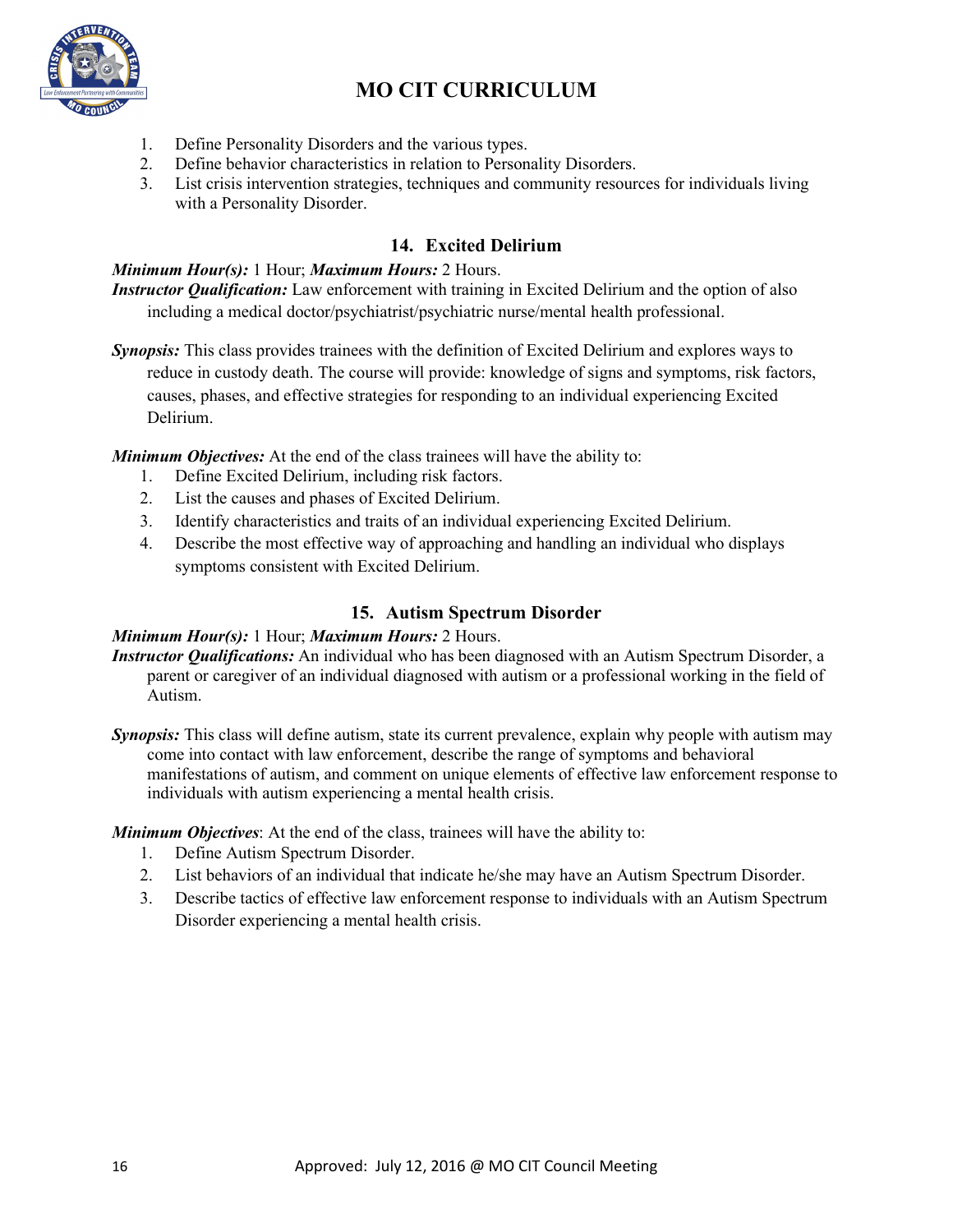

# **16. Alzheimer's Disease**

# *Minimum Hour(s):* 1 Hour; *Maximum Hours:* 2 Hours.

*Instructor Qualifications:* Alzheimer's Association representative or mental health professional with knowledge of mental health needs of older adults.

*Synopsis:* This class will focus on an understanding of brain disorders associate with Alzheimer's, as well as techniques to work with individuals.

*Minimum Objectives*: At the end of the class, trainees will have the ability to:

- 1. Explain symptoms, progression and characteristics of people of dementia, Alzheimer's and related brain disorders.
- 2. Discuss how to interact with people with dementia, especially when frightened, threatened or in a rescue or crisis situations.
- 3. Discuss prevention of future crisis situations, including referrals to community agencies.

# **17. Hoarding Disorder**

# *Minimum Hour(s):* 1 Hour; *Maximum Hours:* 2 Hours.

*Instructor Qualifications:* Mental health professional(s) with knowledge in Hoarding Disorder, behavior and interventions with the option of including a law enforcement officer/deputy/trooper with knowledge of Hording Disorder (e.g., Code enforcement).

*Synopsis:* This class will focus on Hoarding Disorder, possible interventions and available resources.

*Minimum Objectives*: At the end of the class, trainees will have the ability to:

- 1. Define different characteristics of Hoarding Disorder.
- 2. Explain how Hoarding Disorder is a clinical disorder vs. a character flaw.
- 3. Identify appropriate referral resources.

# **18. Eating Disorders**

## *Minimum Hour(s):* 1 Hour; *Maximum Hours:* 2 Hours

*Instructor Qualifications:* Mental health professional(s) with knowledge in Eating Disorders, behavior and treatment.

*Synopsis:* This class will provide an overview of various Eating Disorders, suggest helpful resources, and discuss barriers to treatment.

- 1. Define different types of Eating Disorders.
- 2. Define signs and symptoms of various Eating Disorders.
- 3. Identify options for treatment of Eating Disorders.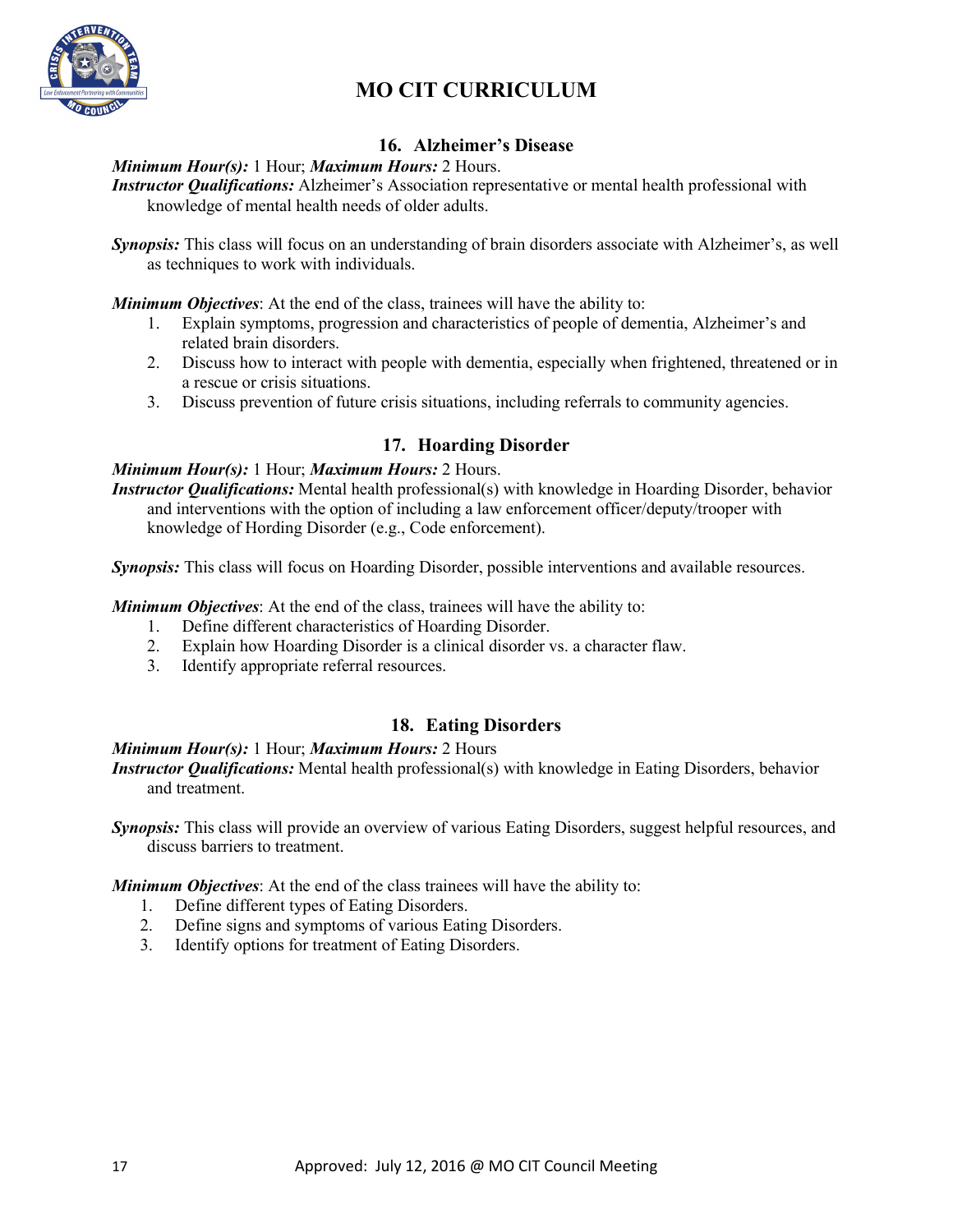

# **19. Specialty Courts**

#### *Minimum Hour(s):* 1 Hour; *Maximum Hours:* 2 Hours *Instructor Qualifications:* Representative of a local or nearby specialty court.

*Synopsis*: This class will address how the specialty courts programs improve coordination between the justice system and mental health system. This class will increase trainees' knowledge about intervention strategies and how to link individuals to appropriate mental health services.

*Minimum Objectives*: At the end of the class trainees will have the ability to:

- 1. Describe how specialty court programs divert individuals with mental illness from the criminal justice system to long term mental health services and treatment.
- 2. Identify who is eligible and the referral process to participate in these programs.
- 3. Explain the effectiveness of these programs in reducing recidivism.

## **20. Guardianship and Power of Attorney**

#### *Minimum Hour(s):* 1 Hour; *Maximum Hours:* 2 Hours.

- *Instructor Qualifications:* Mental health professional(s) with knowledge in dealing with the guardianship process, and/or court staff (e.g. probate clerk, public administrator, attorney, etc.), and/or an advocate for people with lived experience.
- *Synopsis*: Guardianship is a topic about which families and significant others of chronically, severely mentally ill individuals frequently inquire. This class focuses on exploring and obtaining legal guardianship to familiarize trainees with this legal process.

*Minimum Objectives*: At the end of the class, trainees will have the ability to:

- 1. Describe how to refer families/individuals to obtain additional information on the guardianship process.
- 2. Explain the difference between Power of Attorney (POA), Guardianship, and Limited Guardianship.
- 3. Identify barriers and benefits of guardianship.

# **21. Homelessness**

#### *Minimum Hour(s):* 1 Hour; *Maximum Hours:* 2 Hours.

*Instructor Qualifications:* Professional with expertise in this area.

*Synopsis*: This class will address definitions, types, and risk factors of homelessness in relation to mental illness. Crisis intervention, resource availability, and accessibility relative to this chronic population also will be discussed.

- 1. Describe current information regarding homelessness in relation to mental illness.
- 2. Explain the availability of community services for individuals experiencing homelessness.
- 3. Explain how to access homeless services and outreach.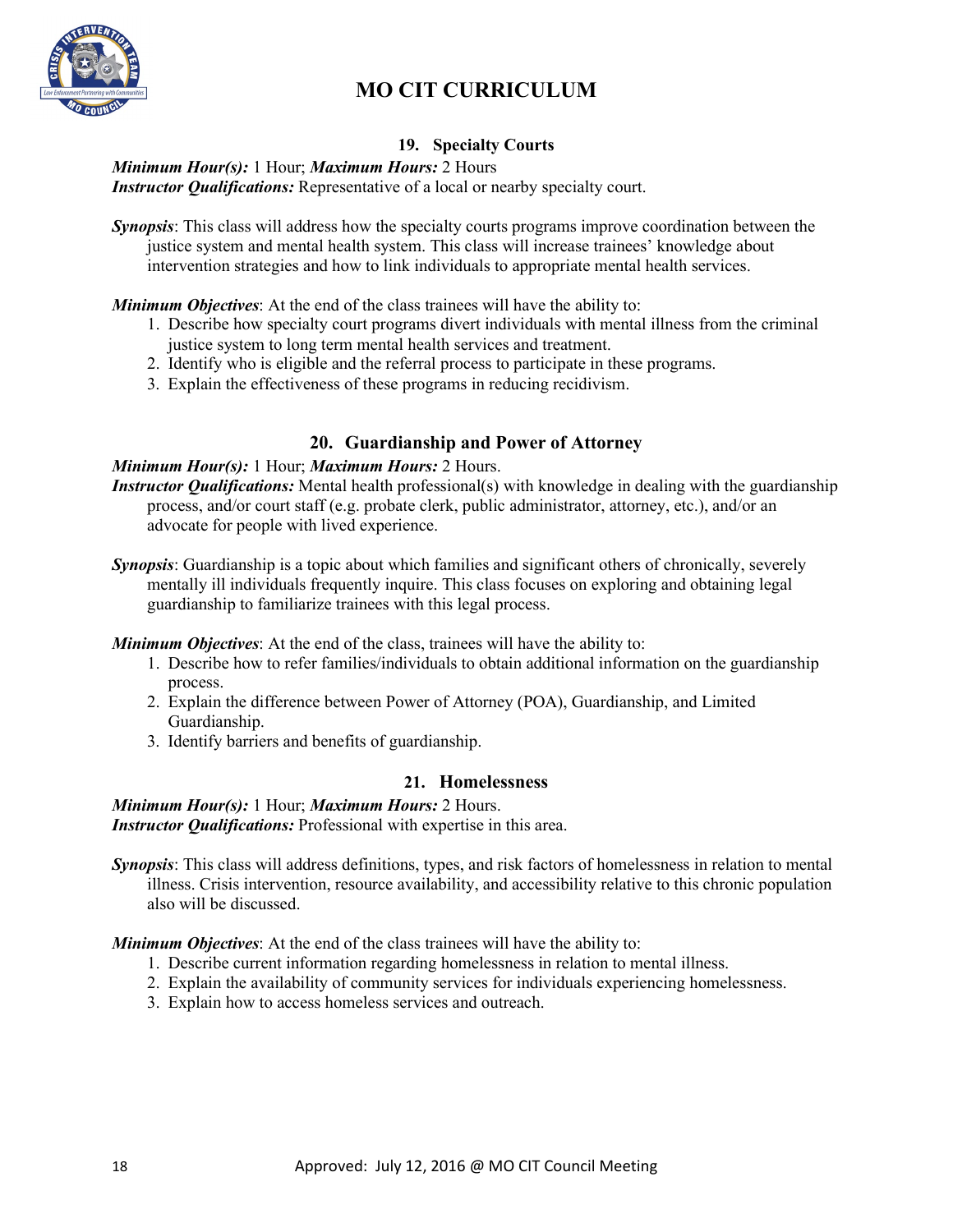

# **22. Reducing Stigma**

## *Minimum Hour(s):* 1 Hour; *Maximum Hours:* 2 Hours.

*Instructor Qualifications:* Mental health professional or individual with knowledge of mental health (e.g., Community Mental Health Centers (CMHCs), National Alliance on Mental Illness (NAMI), person(s) with lived experience).

*Minimum Objectives*: At the end of the class, trainees will have the ability to:

- 1. Describe the impact of stigma and discrimination on individuals with mental illness.
- 2. List actions and language that stigmatize individuals with mental illness.
- 3. Explain strategies for reducing stigma and discrimination against individuals with mental illness.

## **23. Networking Lunch (Requires Local Sponsorship)**

## *Minimum Hour(s):* 1 Hour; *Maximum Hours:* 2 Hours.

- *Instructor Qualifications:* National Alliance on Mental Illness (NAMI), mental health professional, Community Mental Health Liaison (CBHL).
- *Synopsis:* The networking lunch is held on the Thursday of the training week, directly after the people with lived experience panel. The members of the individuals with lived experience panel are also invited. Officers/deputies/troopers are encouraged to sit with law enforcement from other agencies and ask questions of individuals with lived experience and each other regarding other agencies' response*.*

- 1. Identify the unique policies of various departments when dealing with calls involving a person in crisis and how to handle the calls.
- 2. Identify the objectives of the various classes taught throughout the week, and explain how each module builds on the other modules to provide quality training.

*Synopsis*: This class increases trainee awareness of the stigma linked to mental illness, the role of language as associated with stigma, and strategies for reducing stigma, and discrimination against individuals with mental illness.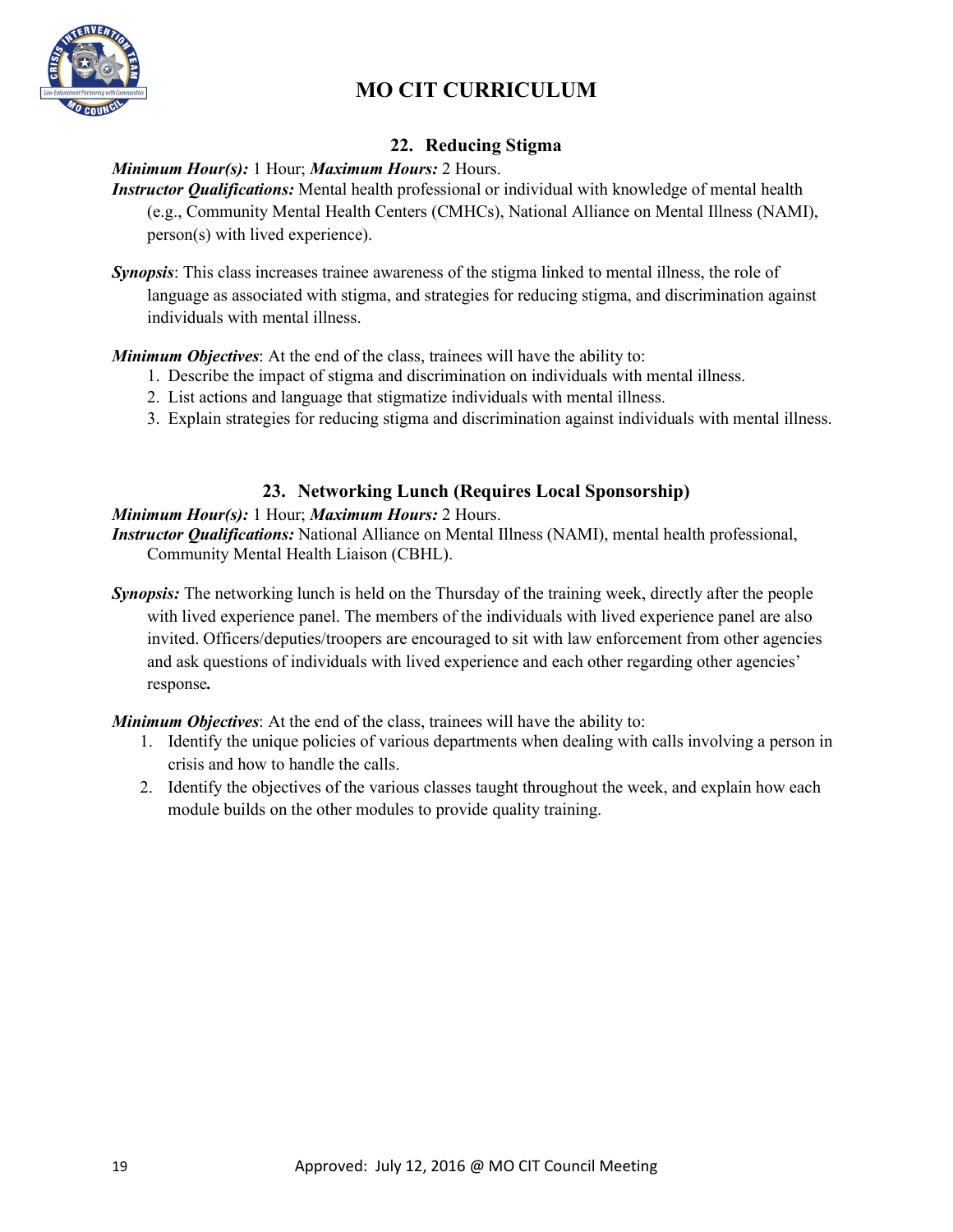

# **APPENDIX A**

Name of CIT Council\_\_\_\_\_\_\_\_\_\_\_\_\_\_\_\_\_\_\_\_\_\_\_\_ Dates of CIT Training\_

| <b>MO CIT Curriculum Classes (Total Hours = 40)</b>                                                                                                        |                                |                                |                                                                |                                    |  |
|------------------------------------------------------------------------------------------------------------------------------------------------------------|--------------------------------|--------------------------------|----------------------------------------------------------------|------------------------------------|--|
| <b>Required Courses (32-34 Hours)</b>                                                                                                                      | <b>Minimum</b><br><b>Hours</b> | <b>Maximum</b><br><b>Hours</b> | <b>Number of</b><br><b>Hours Provided</b><br>in Local Training | Day of the<br>Week/<br><b>Time</b> |  |
| 1. Overview of CIT (Entry Test Required)                                                                                                                   | 1                              |                                |                                                                |                                    |  |
| 2. Overview of Mental Health Disorders                                                                                                                     | 1                              |                                |                                                                |                                    |  |
| 3. Substance Use/Co-Occurring Disorders                                                                                                                    | 1                              |                                |                                                                |                                    |  |
| 4. Medication                                                                                                                                              | 1                              |                                |                                                                |                                    |  |
| 5. Suicide Intervention                                                                                                                                    | 1                              |                                |                                                                |                                    |  |
| 6. De-Escalation Strategies and Techniques                                                                                                                 | 4                              |                                |                                                                |                                    |  |
| 7. De-Escalation Role Plays                                                                                                                                | 4                              |                                |                                                                |                                    |  |
| 8. Lived Experience Panel(s)                                                                                                                               | $\overline{2}$                 |                                |                                                                |                                    |  |
| 9. Hospital Procedures                                                                                                                                     | 1                              |                                |                                                                |                                    |  |
| 10. Community Resources                                                                                                                                    | 1                              |                                |                                                                |                                    |  |
| 11. Site Visits                                                                                                                                            | 2                              |                                |                                                                |                                    |  |
| 12. Overview of Civil Involuntary Detention<br>Laws                                                                                                        | 1                              |                                |                                                                |                                    |  |
| 13. Building Trust and Legitimacy in Diverse<br>Communities                                                                                                | 1                              |                                |                                                                |                                    |  |
| 14. Youth Interventions                                                                                                                                    | 1                              |                                |                                                                |                                    |  |
| 15. Aging Interventions                                                                                                                                    | 1                              |                                |                                                                |                                    |  |
| 16. Intellectual Disabilities                                                                                                                              | 1                              |                                |                                                                |                                    |  |
| 17. Officer/Deputy/Trooper Wellness                                                                                                                        | 1                              |                                |                                                                |                                    |  |
| 18. Veterans' Issues                                                                                                                                       | 1                              |                                |                                                                |                                    |  |
| 19. Graduation & CIT Evaluation (Exit<br><b>Evaluation Required)</b>                                                                                       | 1                              |                                |                                                                |                                    |  |
| The minimum number of required class hours is<br>32. (6 additional hours from the list above are<br>required to reach the 32 hour minimum).                | 32                             |                                |                                                                |                                    |  |
| The maximum number of required class hours is<br>34. (No more than 8 additional hours from the<br>list above are allowed to reach the 34 hour<br>maximum). |                                | 34                             |                                                                |                                    |  |